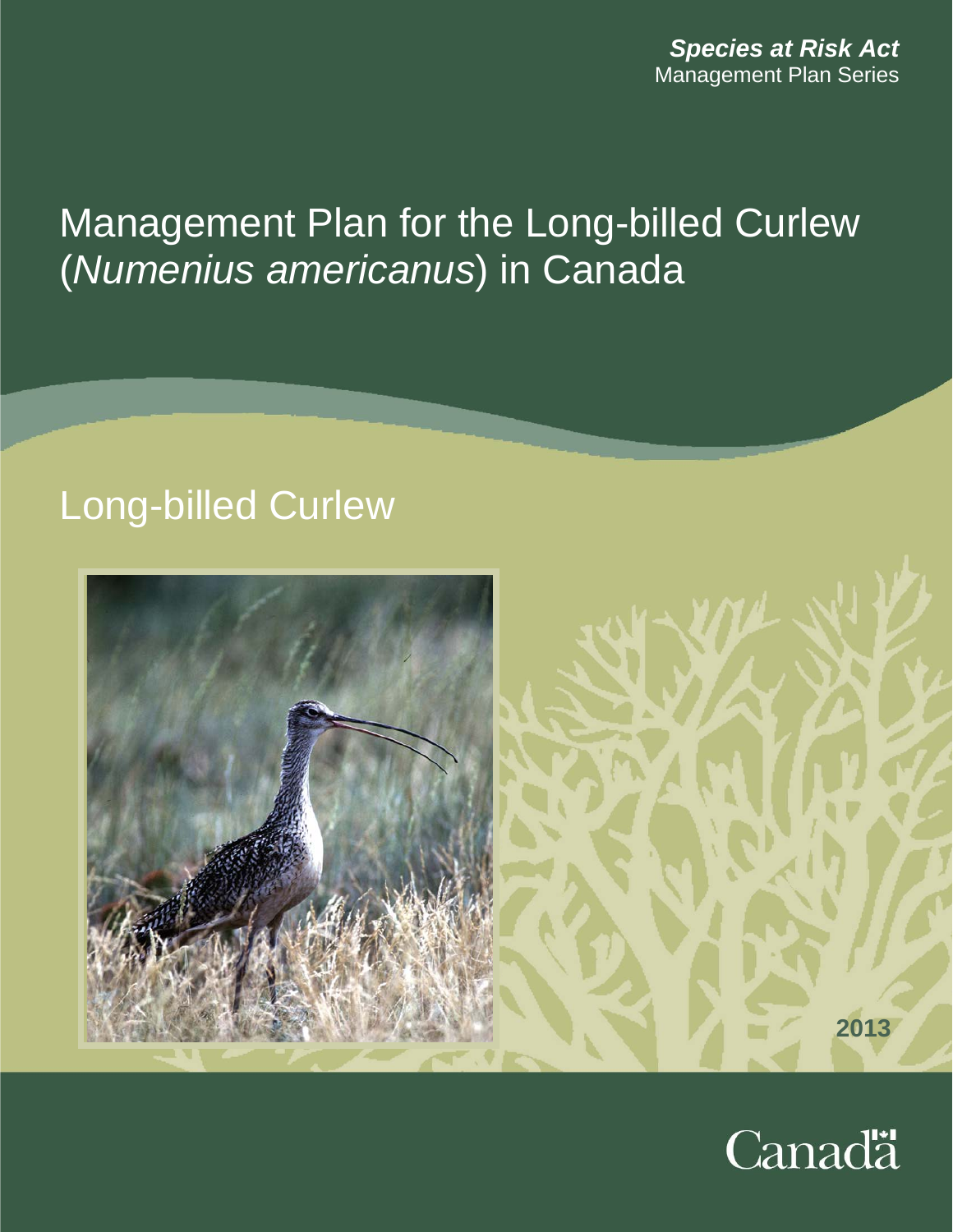## **Recommended citation:**

Environment Canada. 2013. Management Plan for the Long-billed Curlew (*Numenius americanus*) in Canada. *Species at Risk Act* Management Plan Series. Environment Canada, Ottawa. iii  $+ 24$  pp.

## **Additional copies:**

Additional copies can be downloaded from the Species at Risk (SAR) Public Registry [\(www.sararegistry.gc.ca\)](http://www.sararegistry.gc.ca/).

### **Cover illustration:** Chuck Gordon

Également disponible en français sous le titre « Plan de gestion du Courlis à long bec (*Numenius americanus*) au Canada »

© Her Majesty the Queen in Right of Canada, represented by the Minister of the Environment, 2013. All rights reserved. ISBN 978-1-100-20956-2 Catalogue no. En3-5/35-2013E-PDF

*Content (excluding the illustrations) may be used without permission, with appropriate credit to the source.*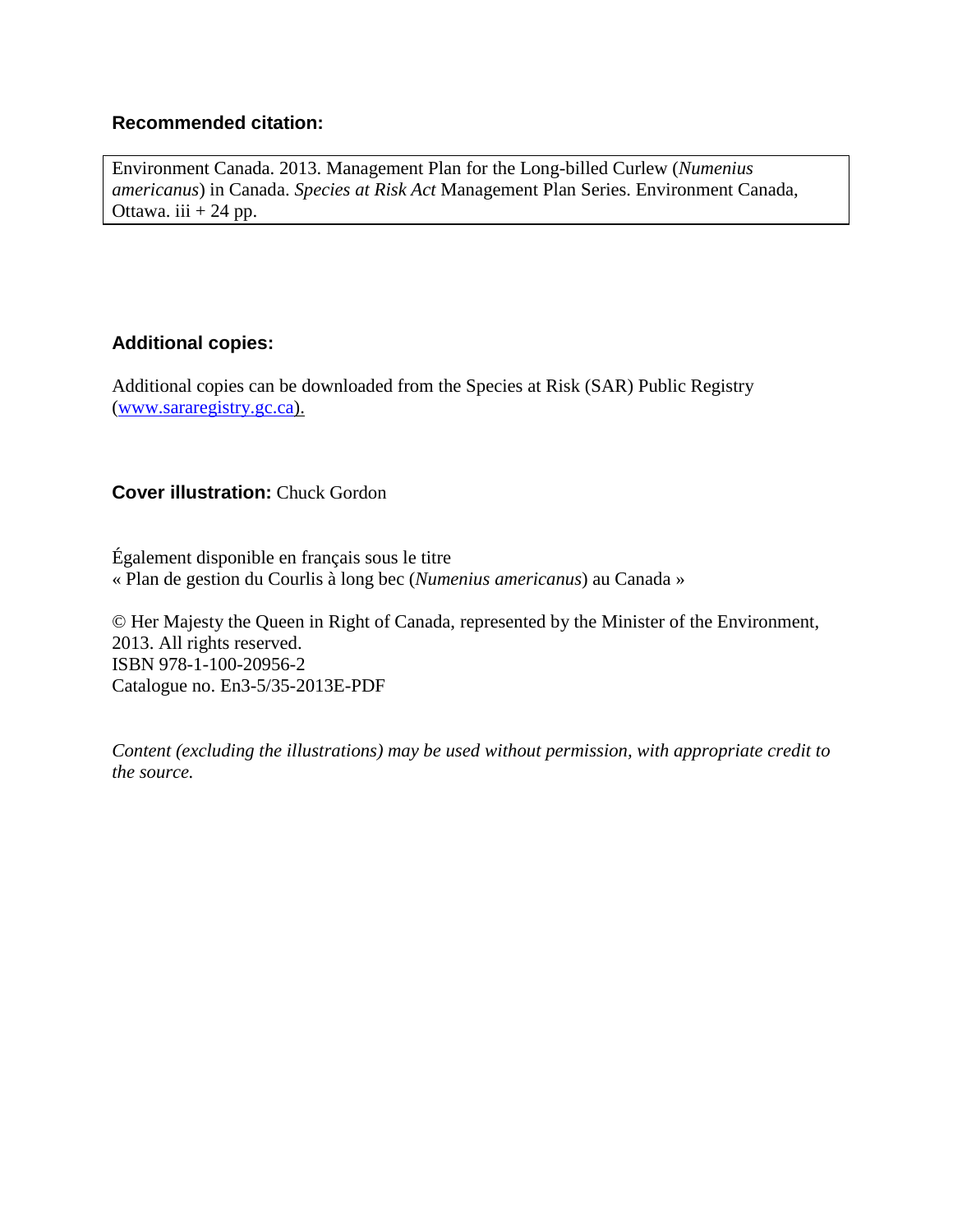## <span id="page-2-0"></span>**PREFACE**

The federal, provincial, and territorial government signatories under the Accord for the Protection of Species at Risk (1996) agreed to establish complementary legislation and programs that provide for effective protection of species at risk throughout Canada. Under the *Species at Risk Act* (S.C. 2002, c.29) (SARA), the federal competent ministers are responsible for the preparation of management plans for listed Special Concern species and are required to report on progress within five years.

The Minister of the Environment and the Minister responsible for the Parks Canada Agency are the competent ministers for the management of the Long-billed Curlew and have prepared this plan, as per section 65 of SARA. It has been prepared in cooperation with the Provinces of Manitoba, Saskatchewan and Alberta.

Success in the management of this species depends on the commitment and cooperation of many different constituencies that will be involved in implementing the directions set out in this management plan and will not be achieved by Environment Canada and the Parks Canada Agency or any other jurisdiction alone. All Canadians are invited to join in supporting and implementing this management plan for the benefit of the Long-billed Curlew and Canadian society as a whole.

Implementation of this management plan is subject to appropriations, priorities, and budgetary constraints of the participating jurisdictions and organizations.

# <span id="page-2-1"></span>**ACKNOWLEDGMENTS**

Contributions from the many individuals who offered unpublished reports, personal communications, and invaluable advice are gratefully acknowledged. They included C. Artuso (Bird Studies Canada), R. Cannings (Bird Studies Canada), K. De Smet (Manitoba Wildlife Branch), B. Downey (Alberta Sustainable Resource Management), C. Gratto-Trevor (Environment Canada) and S. MacAdam (Saskatchewan Environment).

An earlier draft of this management plan was prepared by Ursula Banasch, recently retired from Environment Canada, Canadian Wildlife Service, Prairie and Northern Region. M. Curteanu, M. Wayland (Environment Canada) and B. Downey contributed to re-drafting of the management plan. Additional comments and assistance in preparing the draft were kindly provided by M-C. Bélair, M. Dubé, W. Dunford, M. Harrison, B. Smith (Environment Canada), P. Fargey, J. Tuckwell (Parks Canada Agency), K. DeSmet and J. Pepper (Saskatchewan Environment).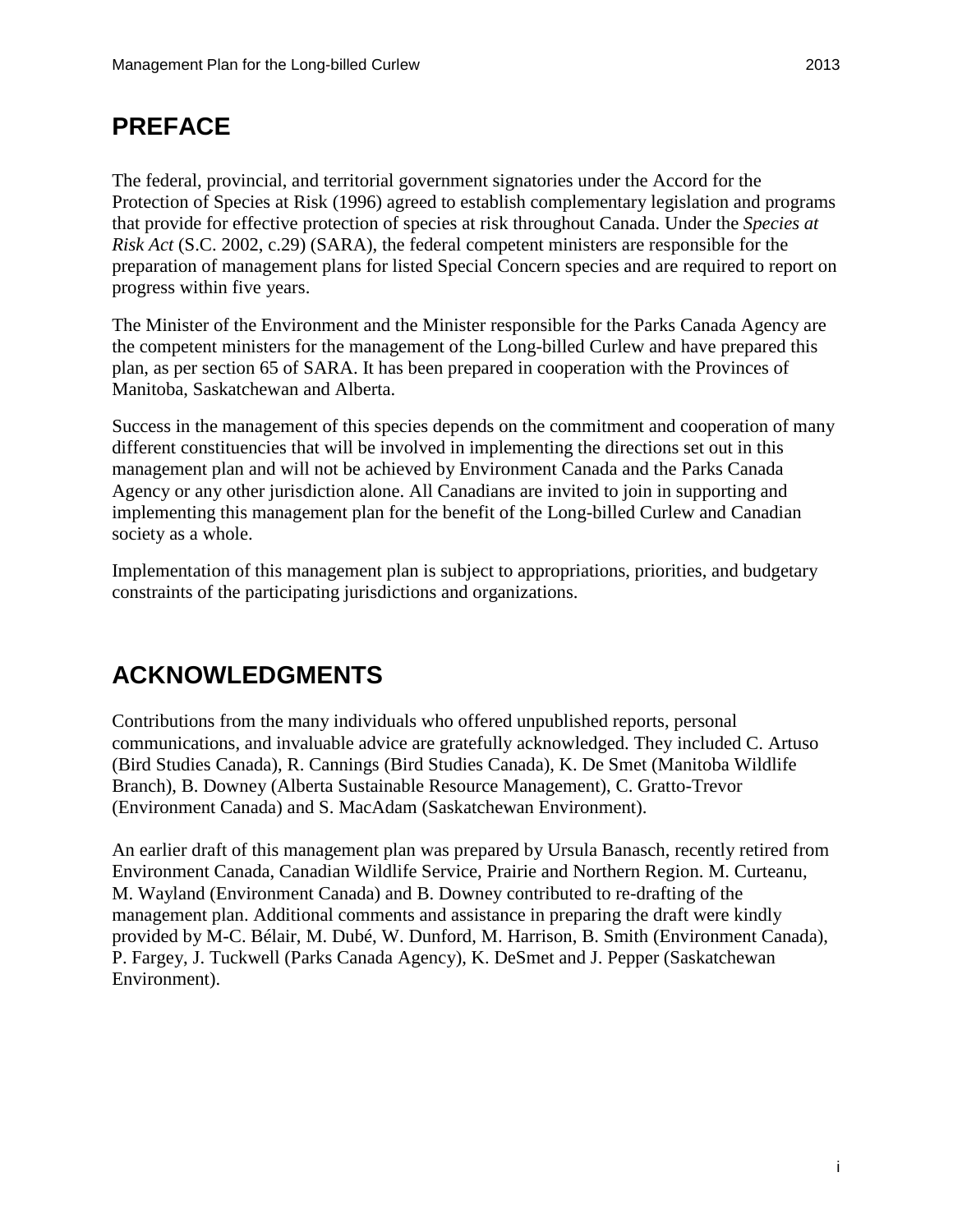<span id="page-3-0"></span>The Long-billed Curlew is an upland shorebird that breeds only in the North American grasslands. It winters in coastal and inland areas of California, Texas, Louisiana and along the Pacific coast of Mexico as far south as El Salvador and Costa Rica. Approximately 16% of the Long-billed Curlew's global breeding range occurs in Canada.

Market-hunting and a reduction in available habitat that occurred in the eastern part of the range prior to 1900, likely produced major population declines. In Canada, Long-billed Curlews once bred in British Columbia, Alberta, Saskatchewan, and Manitoba. Long-billed Curlews are considered to be extirpated in Manitoba and have been virtually extirpated from southeastern Saskatchewan. Canadian breeding population estimates in recent years have varied according to survey efforts. Recently, the Canadian population was estimated at a maximum of approximately 50,000 birds but confidence intervals are wide. Population trends for the species in Canada are unclear. Analyses of Breeding Bird Survey data suggest they are either stable or declining slightly in recent years.

Long-billed Curlews prefer to breed in contiguous, open, and short native and, to a lesser extent, non-native grasslands. Favoured brood-rearing habitats consist of taller vegetation, including hayfields and wet meadows. Habitats used in the winter include coastal sandy beaches, intertidal mudflats, salt marshes, coastal and inland pastures, freshwater wetlands and salt ponds. On the breeding grounds, Long-billed Curlews may forage in groups within wet lowlands, in croplands, and in stubble fields. Prey species include grasshoppers, earthworms, beetles, lepidopteran larvae as well as eggs and nestlings of small ground-nesting birds.

Major current and anticipated threats to the Long-billed Curlew include conversion of grasslands to agricultural uses, fire suppression resulting in encroachment of forested land and/or shrublands, urbanization, energy development, human developments in wintering habitat, predation and proliferation of certain non-native, invasive plant species, especially Leafy Spurge and Knapweeds. Historically, market-hunting was a severe threat to the species. Other threats with low causal certainty include: overgrazing, drought, use of agricultural pesticides, disturbance or harm caused by industrial activities and recreational use of ATV's, and accidental mortality caused by collisions with wind towers or vehicles, and agricultural activities.

The long-term objective of this management plan is to maintain or increase the recent (since 2004) breeding distribution of the Long-billed Curlew in Canada. Broad strategies to achieve these objectives are presented in the Broad Strategies, Conservation Measures and Implementation Schedule section.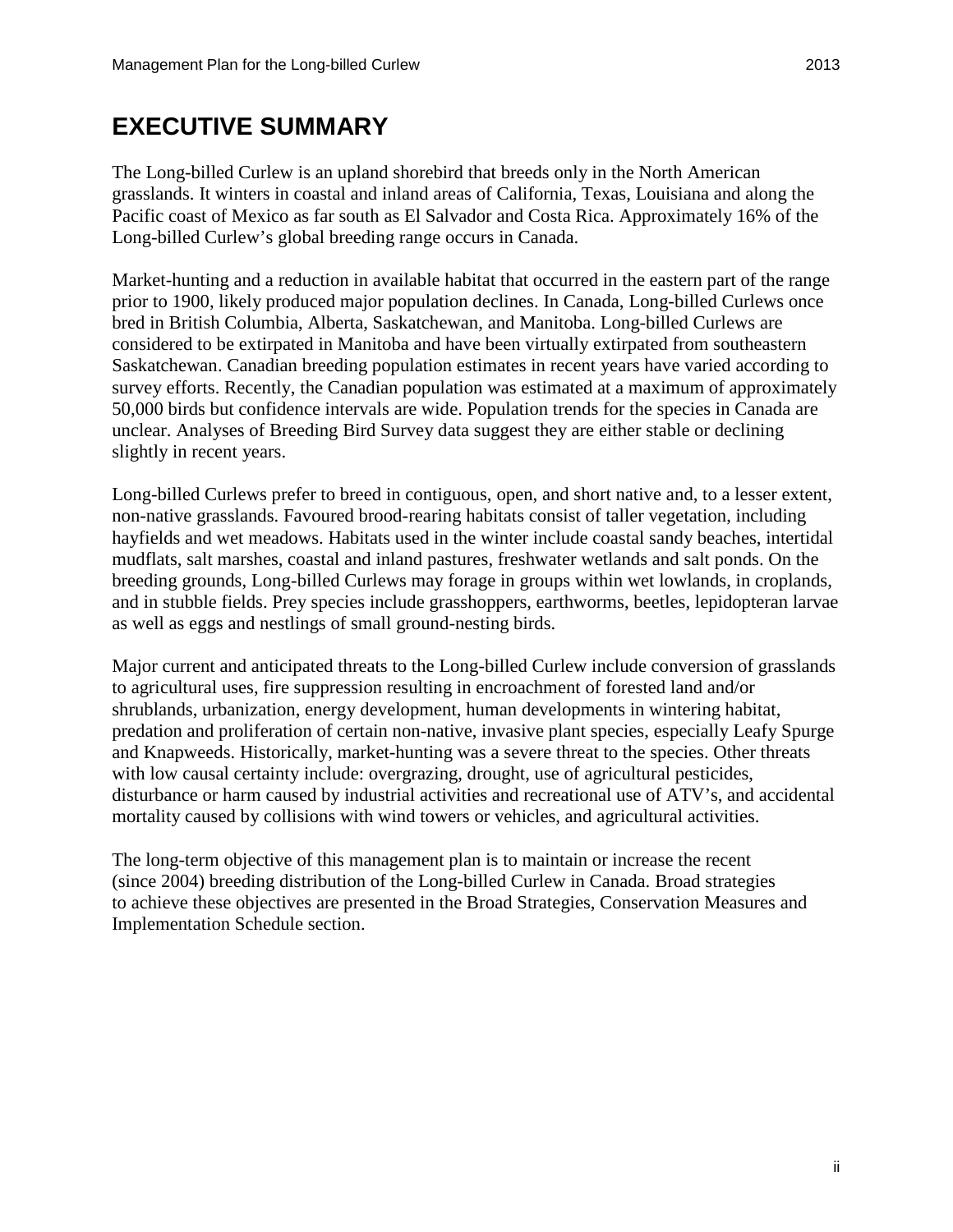# **TABLE OF CONTENTS**

| 6. BROAD STRATEGIES AND CONSERVATION MEASURES  12                           |    |
|-----------------------------------------------------------------------------|----|
|                                                                             |    |
| 6.2 Broad Strategies, Conservation Measures and Implementation Schedule  14 |    |
|                                                                             |    |
|                                                                             |    |
|                                                                             |    |
| APPENDIX A: EFFECTS ON THE ENVIRONMENT AND OTHER SPECIES 23                 |    |
| APPENDIX B: NATURESERVE (2009) LONG-BILLED CURLEW CONSERVATION              |    |
|                                                                             | 24 |
|                                                                             |    |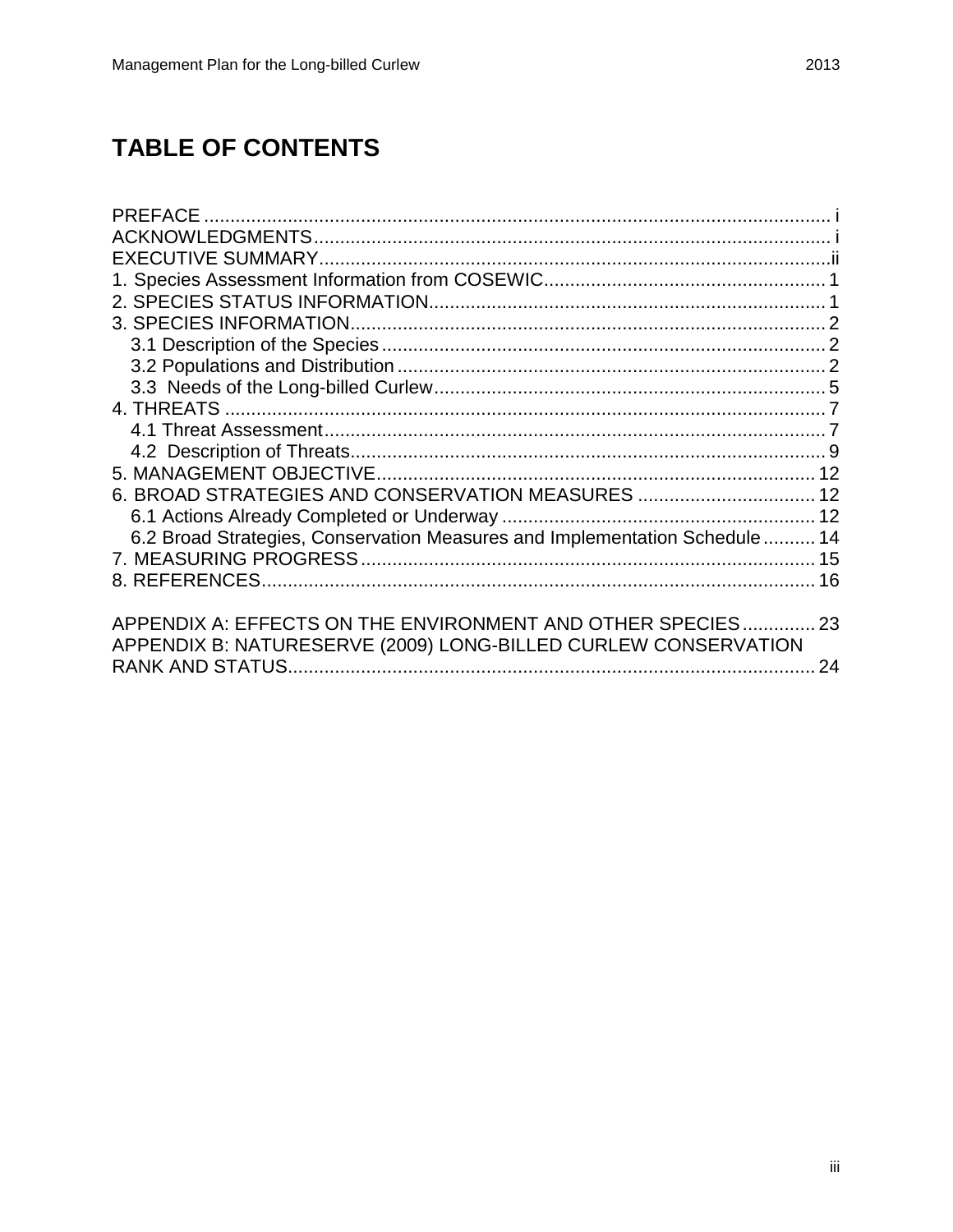# <span id="page-5-0"></span>**1. SPECIES ASSESSMENT INFORMATION FROM COSEWIC\***

**Date of Assessment:** May 2011

**Common Name (population):** Long-billed Curlew

**Scientific Name:** *Numenius americanus*

**COSEWIC Status:** Special Concern

**Reason for Designation:** In Canada, this large shorebird breeds in British Columbia, Alberta and Saskatchewan. Limited survey evidence suggests that the population has not changed significantly over the last 10 years, but there is anecdotal evidence suggesting regional declines. Historically, the extent and quality of its habitat has been significantly reduced by the conversion of native grasslands to agricultural crops and urban development. Ongoing threats include i) habitat loss and degradation from urban encroachment, cultivation of marginal native habitat and oil and gas development, ii) increased frequency of droughts associated with climate change, and iii) increase in predators associated with habitat fragmentation.

**Canadian Occurrence:** British Columbia, Alberta, Saskatchewan

**COSEWIC Status History:** Designated Special Concern in April 1992. Status re-examined and confirmed in November 2002 and May 2011.

\*COSEWIC: Committee on the Status of Endangered Wildlife in Canada

## <span id="page-5-1"></span>**2. SPECIES STATUS INFORMATION**

Globally, the Long-billed Curlew (*Numenius americanus*) is ranked as Secure (G5) (Appendix B) but this ranking is from November 1996 (NatureServe 2009). In the United States, it is considered Secure (N5) while it is ranked as Apparently Secure in Canada (N4) (Appendix B). The species' conservation status ranges from Extirpated to Secure in the various states and provinces where it occurs (Appendix B). Approximately 16% of the Long-billed Curlew's (*Numenius americanus*) global breeding range occurs in Canada (Jones et al. 2008)**.** The species was listed as Special Concern under Schedule 1 of the *Species at Risk Act* (SARA) in 2005. In British Columbia (B.C. Conservation Data Centre 2010) and Alberta (Government of Alberta 2007), the Long-billed Curlew is also a species of Special Concern. The province of Manitoba considers it to be Extirpated (Government of Manitoba 2009) while the species has not been listed in Saskatchewan.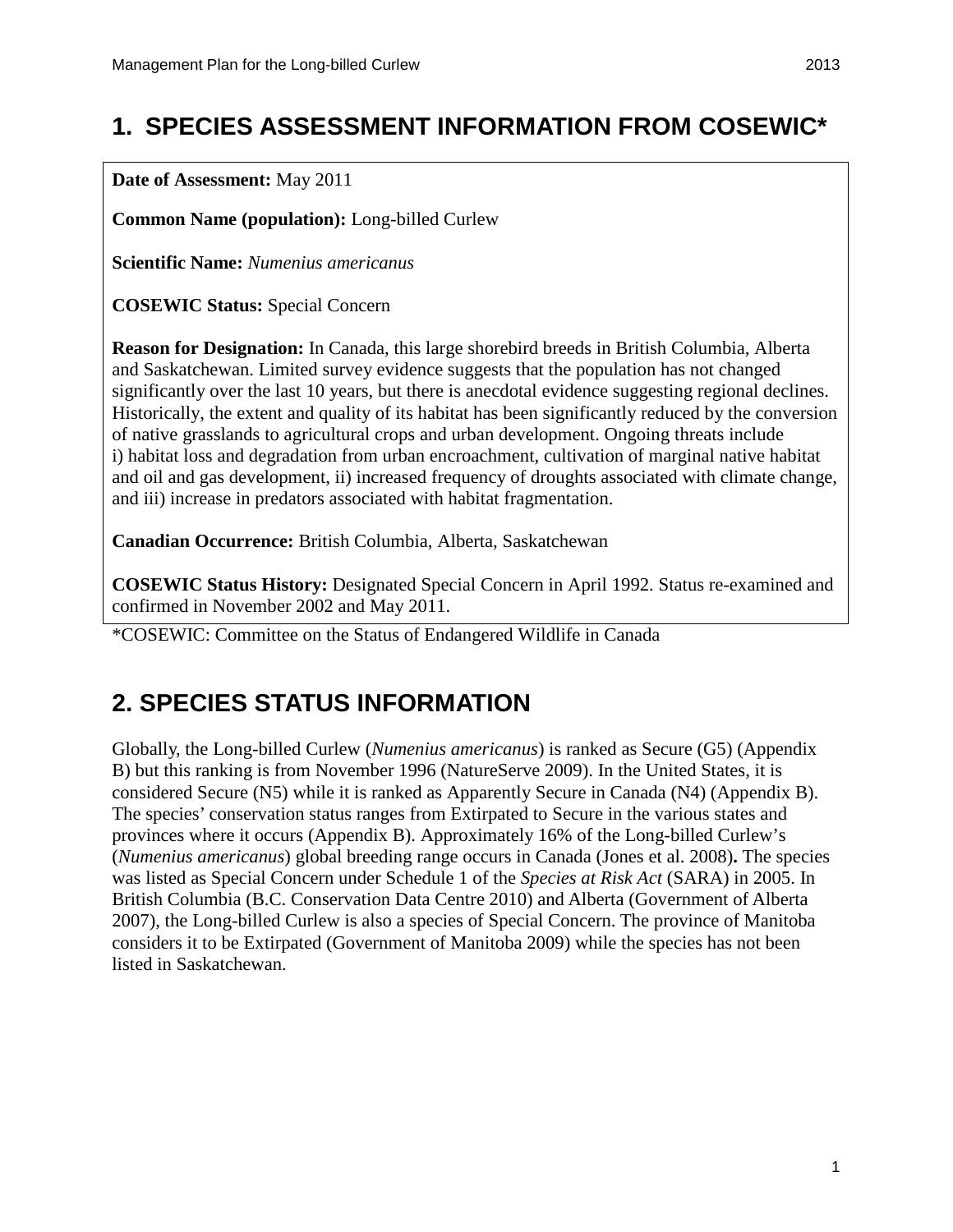# <span id="page-6-0"></span>**3. SPECIES INFORMATION**

## <span id="page-6-1"></span>**3.1 Description of the Species**

The Long-billed Curlew is a ground nester that breeds only in North America. This large long-legged North American shorebird has a long-decurved bill with the female's bill being longer than the male's. Its "curlew" call is often heard during the breeding season. The Longbilled Curlew's buffy-cinnamon plumage remains unchanged year round; no sexual colour dimorphism is known. During pair formation, this curlew species engages in a remarkable and obvious aerial display. One species similar to and sympatric with the Long-billed Curlew is the Marbled Godwit (*Limosa fedoa*), a slightly-smaller grassland nester of a similar colour but with a slightly recurved bill. Another similar species but a rare migrant, the Whimbrel (*Numenius phaeopus*) is smaller than the Long-billed Curlew, has a shorter bill and distinct headstripe, and lacks the buffy-cinnamon color.

Some authorities recognize two subspecies of the Long-billed Curlew (Bishop 1910, Am. Ornithologists' Union 1998, Blake 1977) but overlapping phenotypic characteristics indicate the need for genetic analysis. The nomenclature accepted by COSEWIC was followed in this management plan.

## <span id="page-6-2"></span>**3.2 Populations and Distribution**

## *Distribution*

Long-billed Curlews breed throughout the grasslands of south-western Canada (British Columbia, Alberta and Saskatchewan), and south into Texas and east from Washington to Nebraska (Figure 1, COSEWIC 2002). Of all four North American curlew species, the Long-billed Curlew breeds in the most southerly parts and winters in the most northerly parts of the continent (Dugger and Dugger 2002).

Large numbers of Long-billed Curlews overwinter in coastal and inland areas in California, Texas, and Louisiana (Dugger and Dugger 2002). Smaller groups overwinter along the Gulf Coast of Florida and north from there to southern Carolina. Oregon and Washington's Pacific coast north to southern British Columbia. is also home to a small number of wintering Longbilled Curlews (Stevenson and Anderson 1994, Gilligan et al. 1994, Paulson 1993, Campbell et al. 1990). Further south, curlews overwinter along both coasts of Baja California (Morrison et al. 1992); on the Pacific coast from Sonora south to Colima (Mexico) and south to El Salvador and Costa Rica (Stiles and Smith 1980, Stiles and Skutch 1989).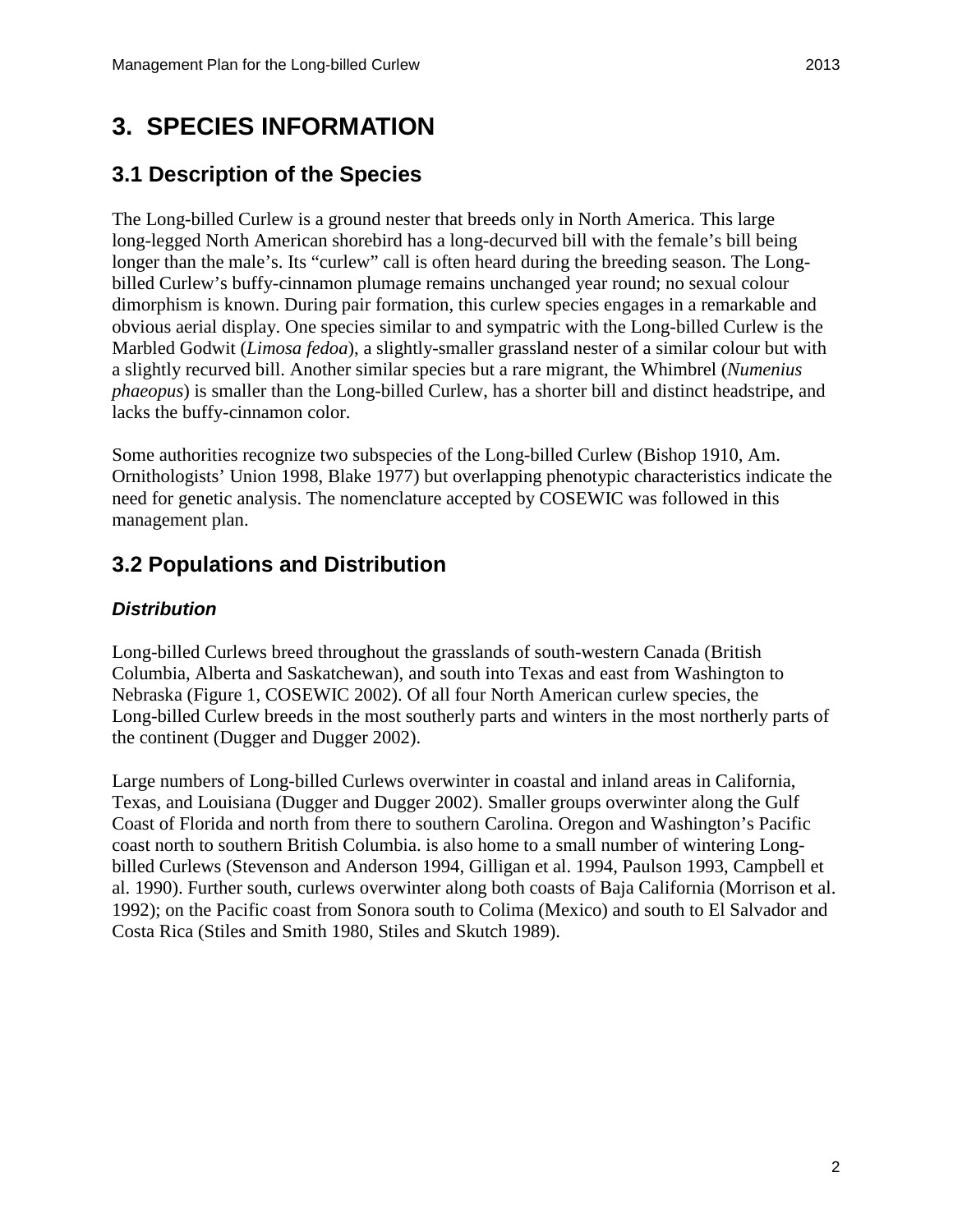Between the 1800s and early 1900s, major population declines occurred throughout the Long-billed Curlew's range due to the combination of a conservative breeding strategy<sup>[1](#page-7-0)</sup>, overhunting and a reduction in the available breeding habitats, the latter two were greatest in the eastern part of its range (Grinnell et al. 1918, Bent 1929, DeSmet 2003). Extirpation occurred in New England, Illinois and Minnesota (US) during the late 1800s (Bent 1929).



Figure 1. Long-billed Curlew North American breeding and wintering distribution (map credited to Mike Artman published in Fellows and Jones 2009).

### *Canadian population and distribution*

Within Canada, the Long-billed Curlew has been found to breed in the grasslands of east-central British Columbia, southern Alberta, and southwestern Saskatchewan (*see* COSEWIC 2002 for detailed locations). Long-billed Curlews historically wintered along the Atlantic coast as far north as Newfoundland; however, these populations have disappeared with the extirpation of the US eastern breeding populations (DeSmet 1992). There is some indication that the species' current range has contracted in its eastern portion (COSEWIC 2002). Long-billed Curlews have disappeared from Manitoba and virtually disappeared from southeastern Saskatchewan in less than a hundred years (Smith 1996, DeSmet 2003). It was considered a rare migrant by the 1920s in Aweme (MB) where it was a regular breeder thirty years before and is considered extirpated

<span id="page-7-0"></span> $1$  The Long-billed Curlew's breeding strategy is considered conservative because the species is long-lived and reproductively mature at 3 or 4 years of age, lays only one clutch per year and produces few young (COSEWIC 2002).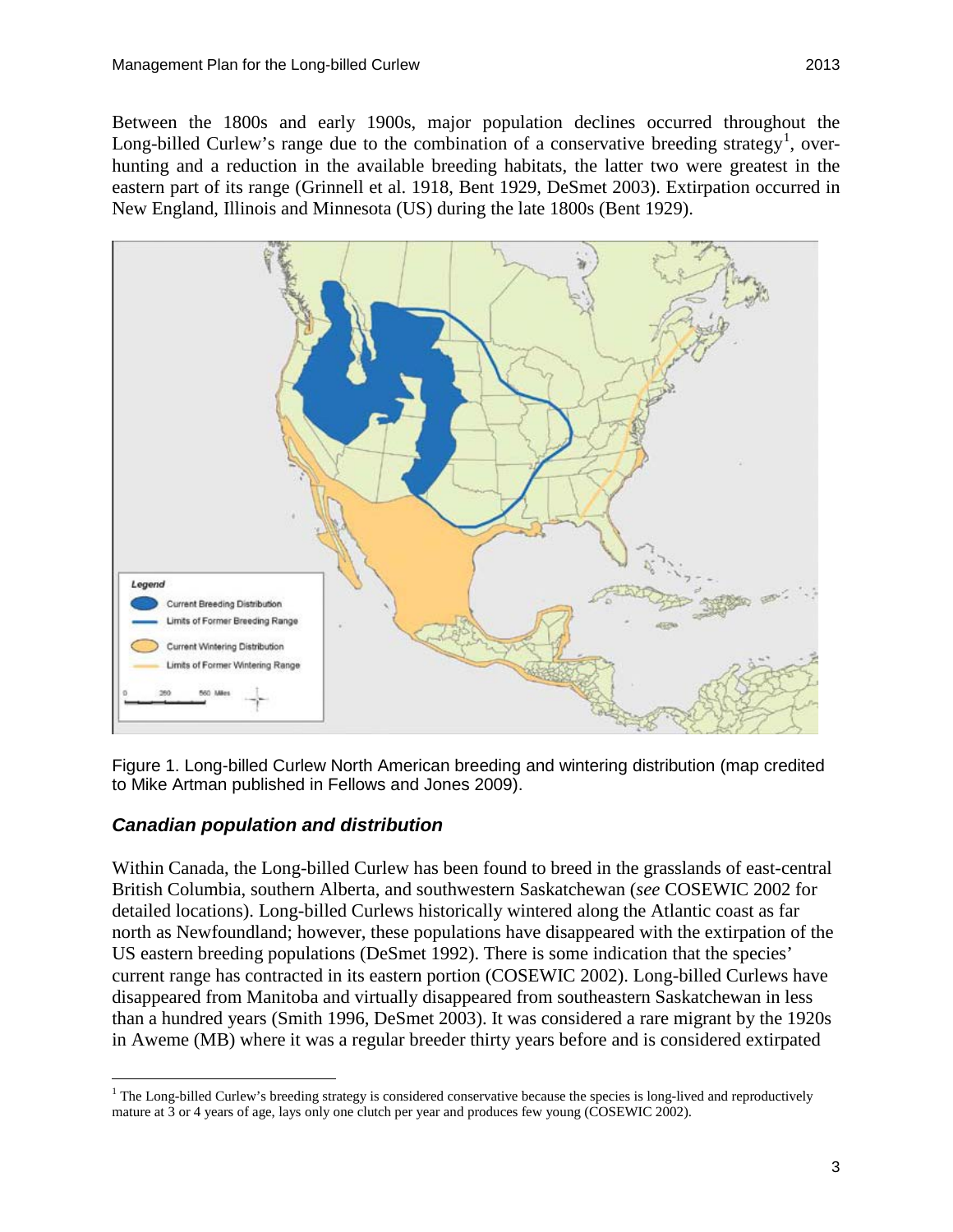from Manitoba since the mid-1980s. The species underwent a similar fate in southeastern Saskatchewan where it is considered a rare observation since the late 1970s (COSEWIC 2002, DeSmet 2003). Contrastingly, the species' range has expanded in British Columbia (British Columbia Breeding Bird Atlas 2011).

Estimates of population size in Canada have varied widely since the early 1990s, mainly due to changes in survey effort and methods. Estimates have ranged from as low as approximately 5,000 adults to as high as approximately 50,000 adults (DeSmet 1992, COSEWIC 2002, C. Gratto-Trevor, pers.comm. in COSEWIC 2011). As part of a North America-wide estimate whose 90% confidence interval ranged from about  $120,000 - 550,000$  individuals, the Canadian population was estimated at 43,000 adults (Jones et al. 2008, P. Blancher and C. Gratto-Trevor, unpub. data in COSEWIC 2011). The wide variation in population estimates for the species, both within Canada and across North America, indicates a high degree of uncertainty regarding the true abundance of Long-billed Curlews.

| <b>Region</b>    | Year              | <b>Population estimate</b> |
|------------------|-------------------|----------------------------|
| British Columbia | 1999 <sup>1</sup> | min 500                    |
|                  | $2004^2$          | 2,934                      |
|                  | $2005^2$          | 7,436                      |
| Alberta          | $2001^3$          | 23,884 ±4,762              |
|                  | $2004^2$          | 7,554                      |
|                  | $2005^2$          | 19,714                     |
| Saskatchewan     | $1988 - 89^{4}$   | min 4,000                  |
|                  | 1996 <sup>5</sup> | 3,000                      |
|                  | $2004^2$          | 6,500                      |
|                  | $2005^2$          | 15,706                     |

**Table 1. Population estimates for adult Long-billed Curlews in Canada.**

<sup>1</sup> Cannings 1999;<sup>2</sup> Jones et al. 2008;<sup>3</sup> Saunders 2001;<sup>4</sup> Smith, A. pers. comm. in COSEWIC 2002;<sup>5</sup> Smith 1996

The Breeding Bird Survey (BBS) may not provide a reliable estimate of temporal trends in Long-billed Curlew numbers, in part because of their low occurrence and/or low detectability at the time of year that BBS surveys are conducted (Fellows and Jones 2009). Thus, any reporting on trends in Long-billed Curlew populations from BBS analyses should be viewed cautiously. COSEWIC (2002 and 2011) reported that analyses of BBS data showed a decline of 1.7% per year across their entire breeding range between 1980 and 2000 and a non-significant decline of 1.5% in Canada during the same period. Further analyses of data from BBS surveys done from 2000-2009 show an apparent slight increase in their numbers across their entire breeding range (Sauer et al. 2011), while in Canada, their population trend during this period was unclear – numbers may have declined by 4.5% per year according to analyses done by Environment Canada (2010) or they may have remained relatively stable according to analyses done by the United States Geological Survey (Sauer et al. 2011).

Throughout its range, regional differences in population trends are discernible for this species. BBS data show that populations in the eastern part of their breeding range appeared to decline between 1966 and 2003 whereas populations in the western part of their breeding range appeared to increase (Fellows and Jones 2009).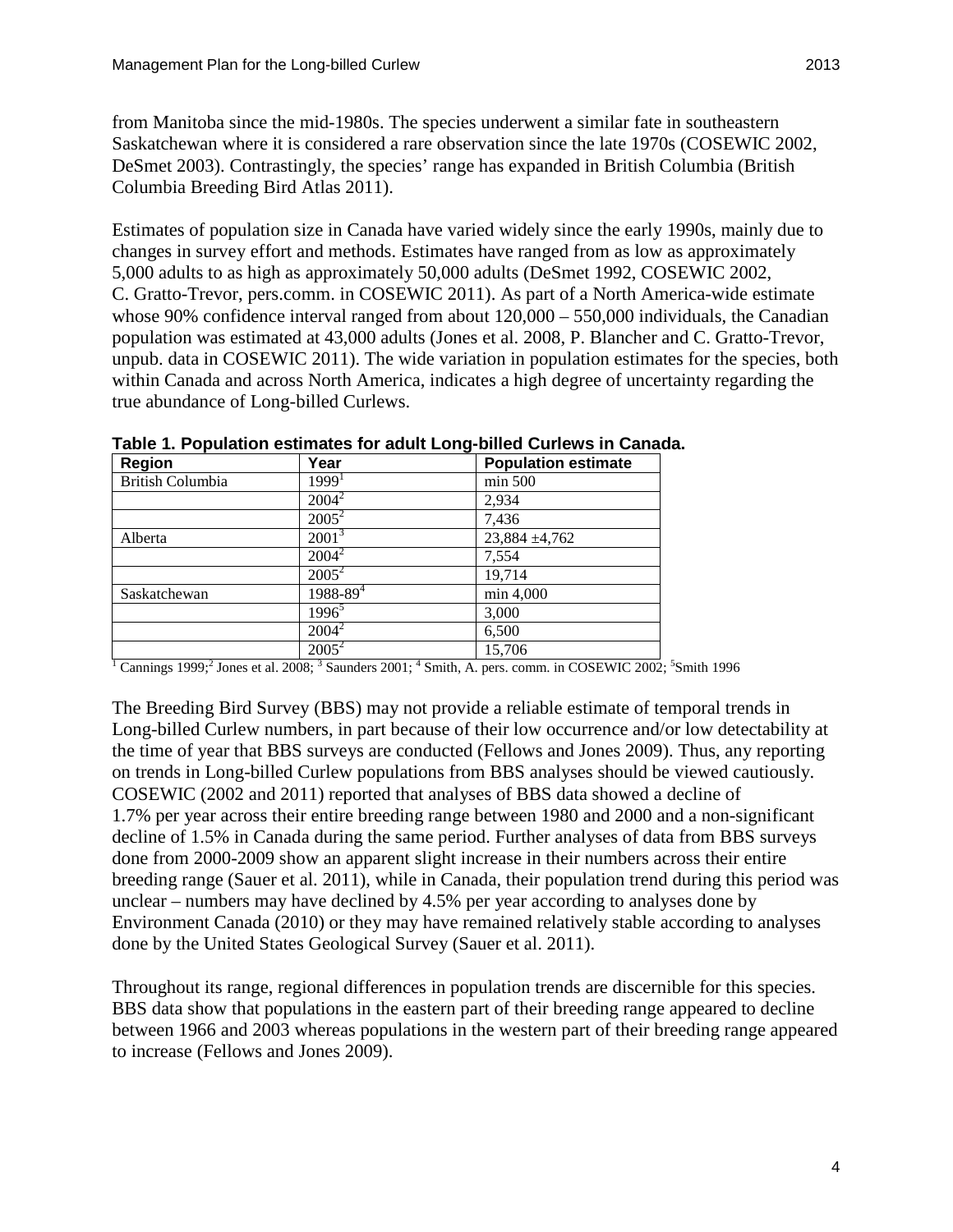## <span id="page-9-0"></span>**3.3 Needs of the Long-billed Curlew**

## **3.3.1 Habitat and biological needs**

## *Nesting and brood-rearing sites*

Long-billed Curlews prefer to breed in contiguous, open and short native, and to a lesser extent, non-native grasslands, offering maximum predator visibility (Allen 1980, Pampush and Anthony 1993). In South Dakota, home ranges of Long-billed Curlews averaged 1.9 km<sup>2</sup> and 0.75 km<sup>2</sup> during the nesting and brood-rearing periods respectively (Fellows and Jones 2009). Home range size increased substantially during a drought, presumably in response to lower food availability (Fellows and Jones 2009). Territory size ranged from about 6 – 20 ha per pair (summarized by Dechant et al. 1999). Areas of suitable habitat should be about 3 times greater than territory size to accommodate the species' requirement of an unoccupied buffer strip of 300-500 m wide surrounding the territory as observed by Redmond et al. (1981).

Both sexes usually exhibit site fidelity (Redmond 1984) but, in an Idaho study, males displayed more site fidelity than females (Redmond and Jenni 1982, 1986). Long-billed Curlews do show some flexibility in their choice of their breeding site. Areas of extensive cultivation, steep slopes, and ridges are avoided. In the Columbia Basin of Oregon, selected nesting habitats have "considerable structural variability" but a low vertical profile (Pambush and Anthony 1993). These attributes, combined with the tendency to nest within sight of one another, may enhance both the survival of adults and nest contents and result in group protection (Allen 1980).

In British Columbia, where breeding areas are disjunct, Long-billed Curlews nest in dry short grasslands and pastures between 280-1220 m elevation but usually below 600 m (Cannings et al. 1987, Cannings 1999, Campbell et al. 1990). These preferred nesting habitats have low shrub and high grass cover. Preferred brood-rearing habitats consist of taller vegetation, including hayfields and wet meadows (Cannings 1999, Fellows and Jones 2009).

Long-billed Curlews breeding in Alberta prefer large undisturbed, moderately grazed, short, mixed-grass prairie, fescue prairie, and sandhill sites but also breed at lower densities in tame pastures (Prescott and Bilyk 1996, Saunders 2001). Within the Suffield National Wildlife Area, Long-billed Curlews selected upland grasslands, disturbed grasslands (i.e., formerly cultivated, mowed, or heavily grazed), and moist grasslands (Dale et al. 1999). Gratto-Trevor (1999) found that Long-billed Curlew did not select nest sites near wetlands. There is recent evidence of nesting in cropland in Alberta (Devries et al. 2010). However, it would be speculative to comment on the relative importance of such habitat to Long-billed Curlew populations at this time.

In Saskatchewan, nesting Long-billed Curlews appear to favour areas with a higher percentage of grasses than forbs, grasses less than 10 cm tall, and a low percentage of bare ground and dead litter (Foster-Willfong 2003). Pastures of grazed, non-native Crested Wheatgrass (*Agropyron cristatum*) are important habitats for Long-billed Curlews in Saskatchewan (Foster-Willfong 2003). Brood-rearing areas consist of taller, denser vegetation than nesting areas, often in close proximity to or within crops (Maher 1973, Fellows and Jones 2009).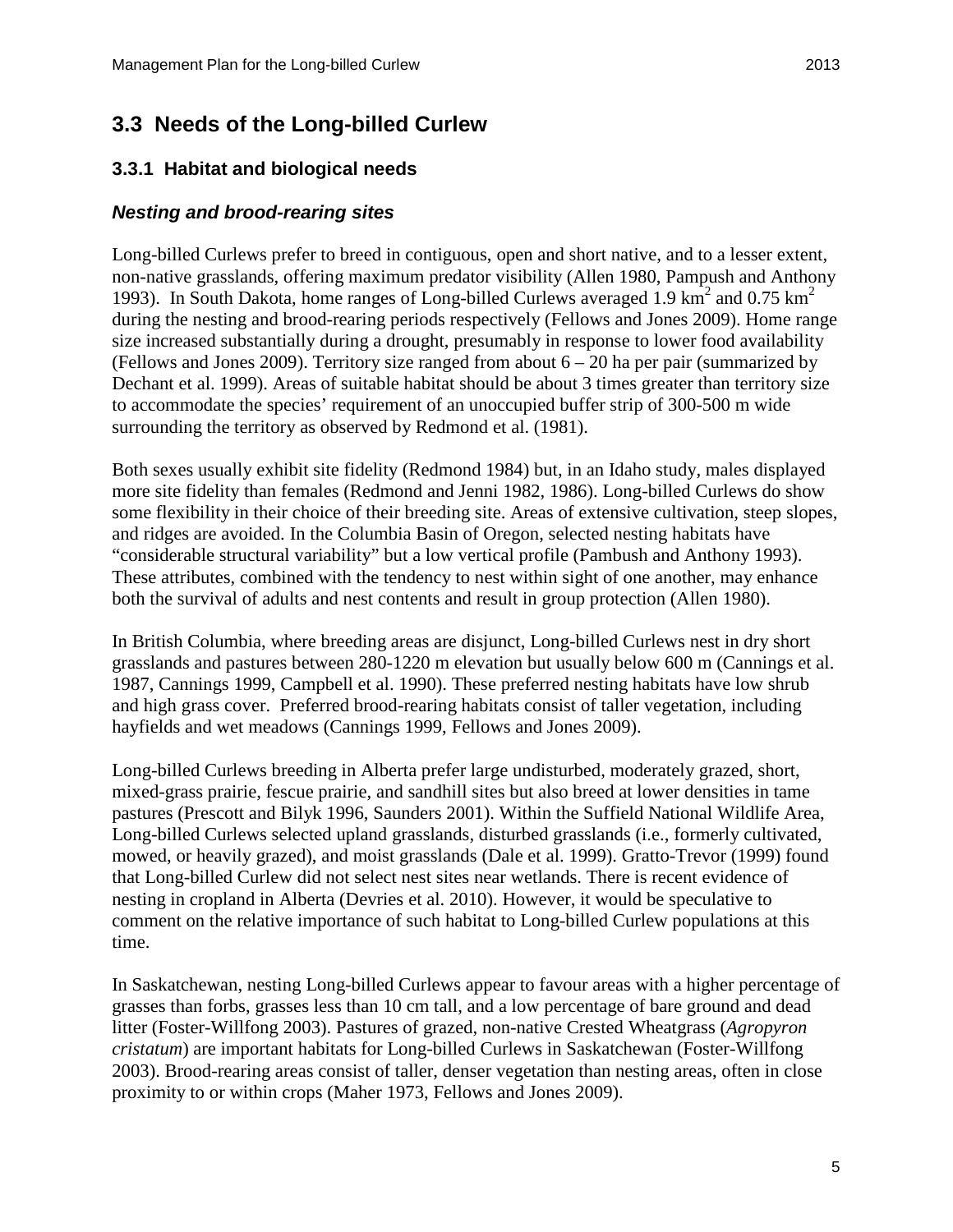## *Foraging sites and prey species*

On the breeding grounds Long-billed Curlews may forage in groups (King 1978) within wet lowlands, in croplands, and in stubble fields. Prey species include grasshoppers, earthworms, beetles and lepidopteran larvae. They are opportunistic feeders and sometimes consume eggs and nestlings of ground-nesters such as Horned Larks (*Eremophila alpestris*) and McCown's Longspurs (*Calcarius mccownii*). Long-billed Curlews also forage under cow dung for beetles and other terrestrial insects (COSEWIC 2002, Dugger and Dugger 2002). Foraging may occur not only in close proximity to the nest site but also in cropland up to 10 km away from the nesting territory (Redmond 1986). Areas of dense vegetation may be avoided, even when they contain abundant prey, due to limited visibility of predators and the difficulty young may experience in traversing such habitats. Alfalfa (*Medicago sativa)* fields, once swathed to a height of less than 30 cm, are favored foraging sites, especially during the early spring (Pampush and Anthony 1993).

### *Staging and migratory stopover sites*

Considered a short distance migrant, the Long-billed Curlew's actual migration routes are still unknown. Groups of adults and young gather at specific sites termed "staging sites", which may include fallow and plowed fields, Alfalfa and wheat (*Triticum spp.*) fields, shallow wetlands, low grasslands, reservoir and lake edges, and centre pivot irrigation fields (Fellows and Jones 2009). Usually at these locations, roosting sites are available and prey species are abundant. The former provides safety from predators while the latter enables birds to build up fat reserves for their upcoming migration. Migratory stopover sites have similar attributes to staging sites but are available along the migration route. Long-billed Curlews use a greater number of migratory stopover sites than some species of shorebirds which concentrate in large numbers at a small number of sites during migration (reviewed by Dugger and Dugger 2002).

No regularly-used staging sites are known in British Columbia. Dale et al. (1999) noted some staging sites in the Suffield National Wildlife Area, Alberta. During August 1920, observers saw a group of 100 Long-billed Curlews in the Medicine Hat, Alberta area (Renaud 1980). In Saskatchewan, groups of varying size were seen at Luck Lake during late July and early August of 1943; at Matador from 1967 – 1972; and at the Junction Reservoir during 1976 (Renaud 1980).

### *Wintering sites*

During the winter, Long-billed Curlews use aquatic habitats more than they do during the breeding season. Habitats used in the winter include coastal sandy beaches, intertidal mudflats, salt marshes, coastal and inland pastures, freshwater wetlands and salt ponds (Fellows and Jones 2009).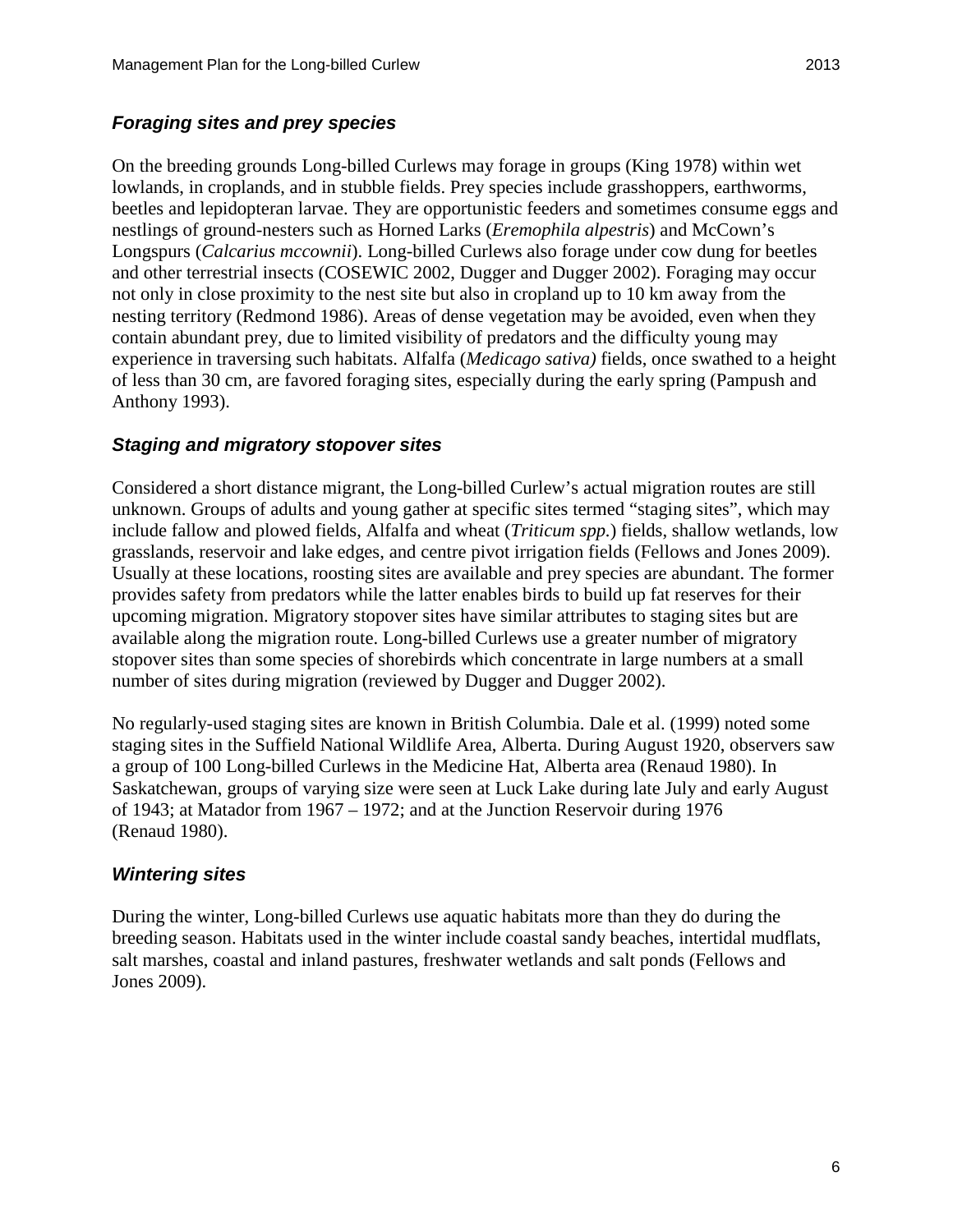## **3.3.2 Limiting factors**

Long-billed Curlew distribution and abundance may be limited by the occurrence and quality of suitable breeding, foraging, migratory, staging or wintering habitats as well as the species' biological characteristics. Such factors may affect management potential. Some studies in the United States reported that certain breeding habitats were not saturated (Bicak 1977, Allen 1980, Jenni et al. 1981), suggesting that in some specific locations population size may be limited by factors other than the availability of suitable breeding habitat.

Environmental conditions such as drought may limit Long-billed Curlew abundance and distribution. Drought reduces vegetation needed for brood-rearing and may affect prey species by altering their occurrence, the timing of their availability, and their quantity and quality (Allen 1980, DeSmet 1992)**.** 

The survival of adults is poorly understood. Male Long-billed Curlews initiate breeding at 2-3 years of age whereas females start at 3-4 years of age (Redmond and Jenni 1986). Long-billed Curlews have a low reproductive output. Past data indicate that renesting does not occur or it is rare (COSEWIC 2002). During the late summer months, prey availability and quality may decrease, further diminishing the likelihood that renesting attempts will produce fledged young.

# <span id="page-11-0"></span>**4. THREATS**

## <span id="page-11-1"></span>**4.1 Threat Assessment**

| <b>Threat</b>                                                        | Level of<br>Concern <sup>1</sup> | <b>Extent</b> | <b>Occurrence</b>         | <b>Frequency</b> | Severity <sup>2</sup> | <b>Causal</b><br>Certainty <sup>3</sup> |
|----------------------------------------------------------------------|----------------------------------|---------------|---------------------------|------------------|-----------------------|-----------------------------------------|
| <b>Habitat Loss or Degradation</b>                                   |                                  |               |                           |                  |                       |                                         |
| Conversion of<br>grassland to<br>agricultural uses                   | Medium                           | Widespread    | Historical and<br>Current | Continuous       | Medium                | High                                    |
| Fire suppression                                                     | Medium                           | Widespread    | Historical and<br>Current | Seasonal         | Medium                | Medium                                  |
| Urbanization                                                         | Medium                           | Local         | Historical and<br>Current | Continuous       | Medium                | Medium                                  |
| Energy<br>development                                                | Medium                           | Widespread    | Current                   | Continuous       | Medium                | Medium                                  |
| Human<br>developments in<br>wintering<br>habitat (outside<br>Canada) | Medium                           | Widespread    | Historical and<br>Current | Recurrent        | Medium                | Medium                                  |
| Overgrazing                                                          | Low                              | Widespread    | Historical and<br>Current | Recurrent        | Low                   | Medium                                  |

#### **Table 2. Threat assessment table.**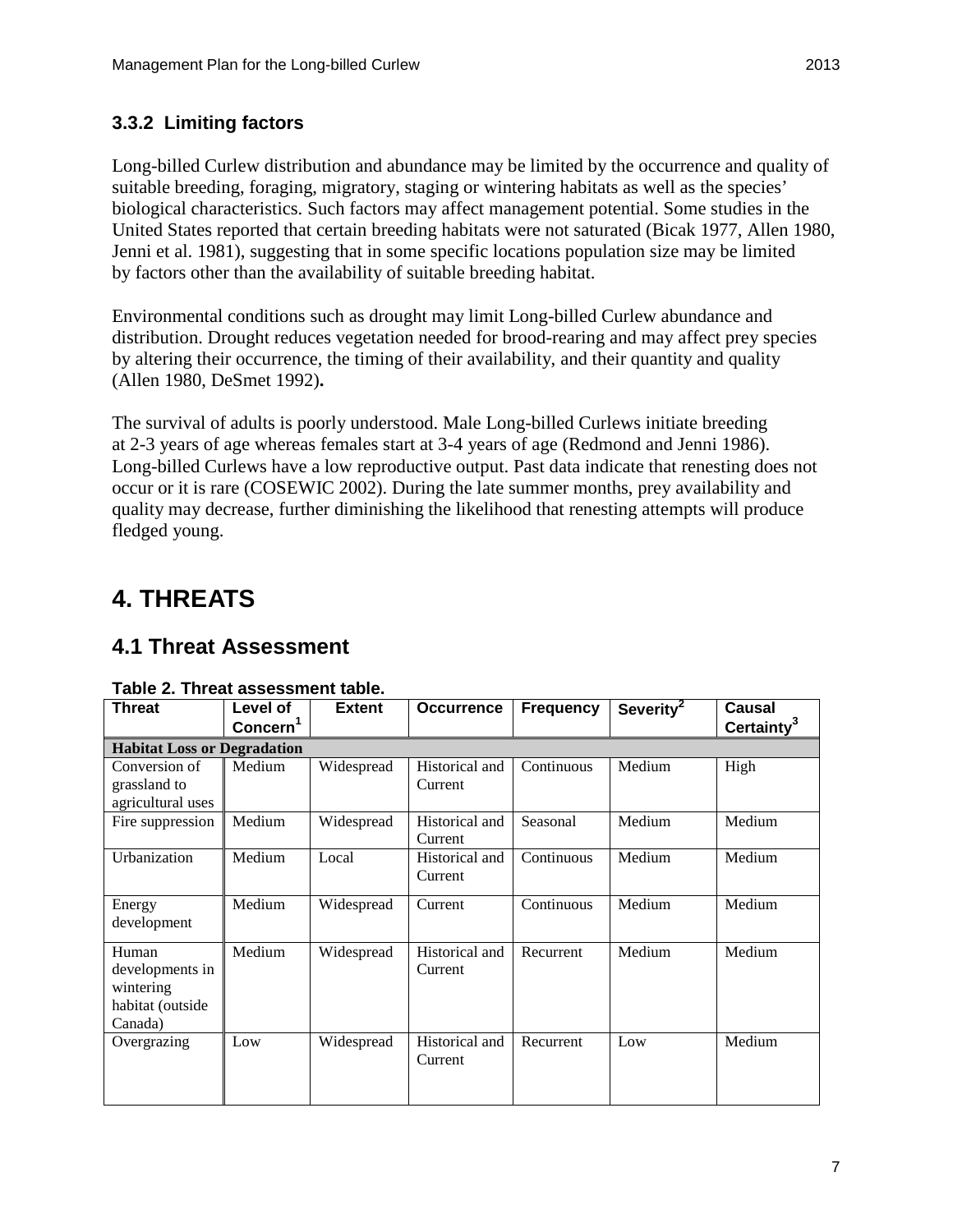| <b>Threat</b>                                              | Level of             | <b>Extent</b> | <b>Occurrence</b>          | <b>Frequency</b> | Severity <sup>2</sup> | <b>Causal</b>          |
|------------------------------------------------------------|----------------------|---------------|----------------------------|------------------|-----------------------|------------------------|
|                                                            | Concern <sup>1</sup> |               |                            |                  |                       | Certainty <sup>3</sup> |
| <b>Changes in Ecological Dynamics or Natural Processes</b> |                      |               |                            |                  |                       |                        |
| Predation                                                  | Medium               | Widespread    | Current and<br>Anticipated | Seasonal         | Medium                | Medium                 |
| Drought                                                    | Low                  | Widespread    | Anticipated                | Seasonal         | Low/Medium            | Low/Medium             |
| <b>Exotic, Invasive, or Introduced Species</b>             |                      |               |                            |                  |                       |                        |
| Leafy Spurge<br>and<br>Knapweed                            | Medium/<br>Low       | Widespread    | Current                    | Seasonal         | Unknown               | Low                    |
| Old, tall Crested<br>Wheatgrass<br>plantings               | Low                  | Localized     | Current                    | Seasonal         | Unknown               | Low                    |
| <b>Pollution</b>                                           |                      |               |                            |                  |                       |                        |
| Agricultural<br>pesticides                                 | Low                  | Widespread    | Historical and<br>Current  | Seasonal         | Low                   | Low                    |
| <b>Disturbance or Harm</b>                                 |                      |               |                            |                  |                       |                        |
| Industrial<br>activities                                   | Low                  | Widespread    | Current                    | Recurrent        | Low                   | Low                    |
| Recreational use<br>of ATV's                               | Low                  | Localized     | Current                    | Recurrent        | Low                   | Low                    |
| <b>Accidental Mortality</b>                                |                      |               |                            |                  |                       |                        |
| Agricultural<br>activities                                 | Low                  | Widespread    | Current                    | Recurrent        | Low                   | Low                    |
| Vehicle<br>collisions                                      | Low                  | Widespread    | Current                    | Recurrent        | Low                   | Low                    |
| Collisions with<br>wind towers                             | Low                  | Localized     | Current and<br>Anticipated | Recurrent        | Low                   | Low                    |
| <b>Biological Resource Use</b>                             |                      |               |                            |                  |                       |                        |
| Hunting                                                    | Low                  | Widespread    | Historical                 | Unknown          | High                  | High                   |

<sup>1</sup> *Level of Concern: signifies that managing the threat is of (high, medium or low) concern for the recovery of the species, consistent with the population and distribution objectives. This criterion considers the assessment of all the information in the table.*

<sup>2</sup> *Severity: reflects the population-level effect (High - very large population-level effect, Medium – medium population effect; Low – low population effect; Unknown – unknown effect on populations).*

<sup>3</sup>*Causal certainty: reflects the degree of evidence that is known for the threat (High: available evidence strongly*  links the threat to stresses on population viability; Medium: there is a correlation between the threat and population *viability e.g. expert opinion; Low: the threat is assumed or plausible).*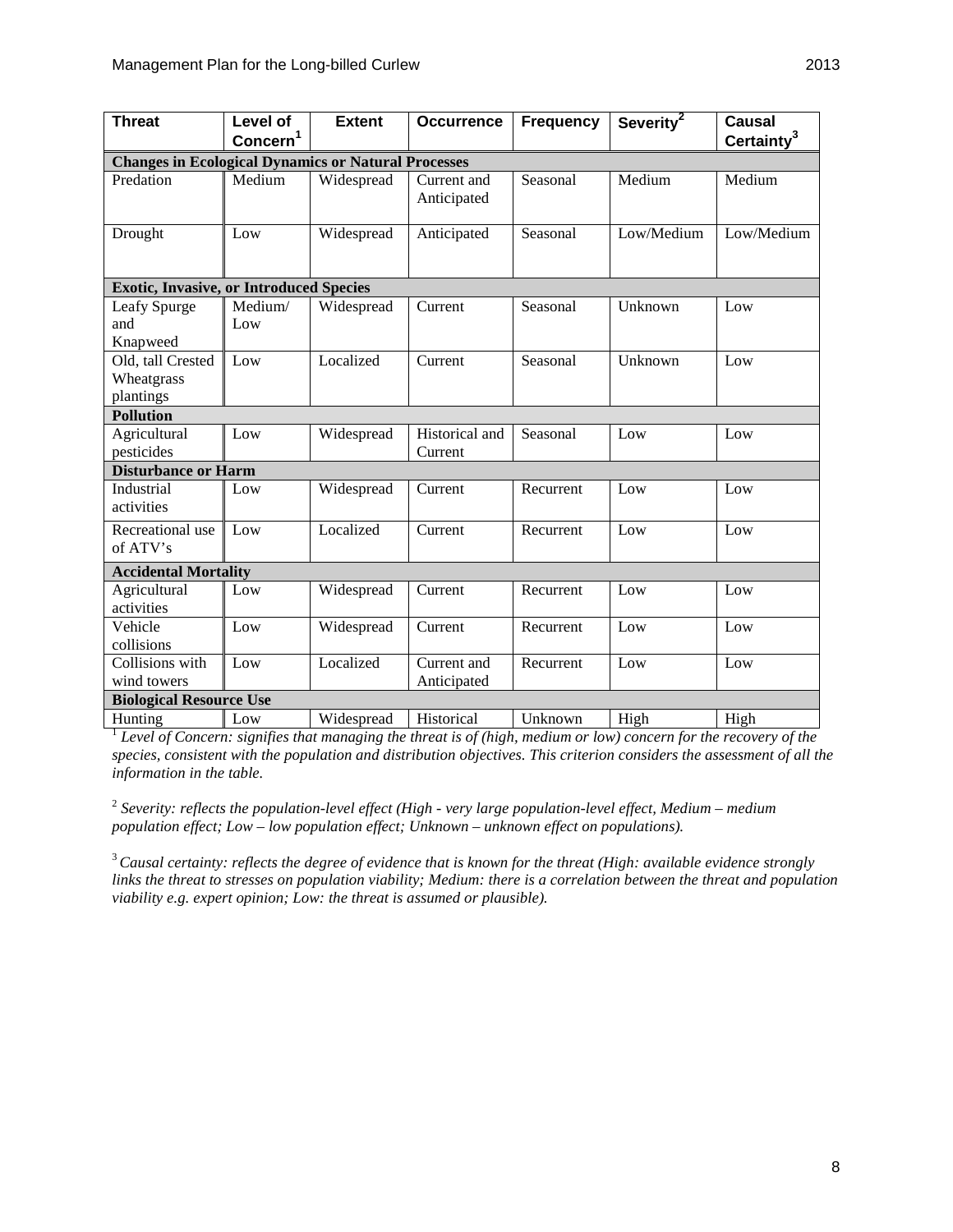## <span id="page-13-0"></span>**4.2 Description of Threats**

Threats are listed in order of decreasing level of concern. Threats ranked as "low level of concern" in Table 2 are not described in this section.

## *Conversion of grassland to agricultural uses*

In Alberta and Saskatchewan, about 57% and 79% of native prairie grasslands have been lost, primarily, though not exclusively, to agriculture in the past century (Nernberg and Ingstrup 2005). By 1996, cropland, summer fallow and improved pasture accounted for about 70% of all land use in the Canadian prairies (Agriculture and Agri-Food Canada 2000). While most of the prime land was converted for cultivation and grazing purposes long ago, some conversion has continued to occur in recent years. Between 1985 and 2001, about 6-8% and 8-11% of remaining native grasslands were converted to other uses within different grassland ecoregions of Saskatchewan and Alberta, respectively (Watmough and Schmoll 2007). Most of these losses were the result of small remnant grassland areas within larger mosaics of cultivated land generally being converted to cropland (Watmough and Schmoll 2007). In western Canada, it is anticipated that the biofuel industry will grow rapidly in the coming years in order to meet a federal regulation enacted in 2010, requiring an average of 5% renewable energy content in gasoline. The growth in this industry is anticipated to increase competition for grains among livestock, food and fuel sectors, resulting in the sacrifice of forage and pasturelands to grain and biomass production, and to a shift in livestock production to increasingly marginal land, which is environmentally fragile (Alberta Agriculture and Rural Development 2008).

In British Columbia, grasslands in the Okanagan Valley and Thompson River Valley have been converted to agricultural uses such as orchards and vineyards (Lea 2008). However, losses of habitat in those areas may have been counterbalanced by gains in the Rocky Mountain Trench resulting from the clearing of forested lands for field crops, such as Alfalfa, which were judged to be compatible with Long-billed Curlew habitat needs (Cannings 1999). Approximately 3 to 11% of native grasslands have been lost to cultivated fields in the southern interior of British Columbia (Grasslands Conservation Council of British Columbia 2004).

The conversion of native grasslands to agricultural use not only results in a direct loss of habitat but also fragments the remaining habitat. Interspersed habitats with roads, trails, fencelines, hedgerows, shelterbelts and other human-altered features can provide perches, roosts, corridors or cover for mammalian and avian predators (Bergin et al. 1997). Trees, power poles and fence posts serve as perch or observation sites for avian predators such as Ferruginous Hawks (*Buteo regalis*) and Swainson's Hawks (*Buteo swainsoni*) (Bechard et al. 1995; Bechard et al. 2010). Corridors created by fragmentation may increase predation (Kuehl and Clark 2002) by Coyotes (*Canis latrans*) and Red Foxes (*Vulpes vulpes*), two important predators of Long-billed Curlews (COSEWIC 2011). Excessive fragmentation of habitat may not only expose Long-billed Curlews to higher rates of predation, but can also disrupt connecting corridors between neighbouring areas of suitable habitat, making it difficult for Long-billed Curlews to move their young from one suitable habitat patch to another (Mader 1984).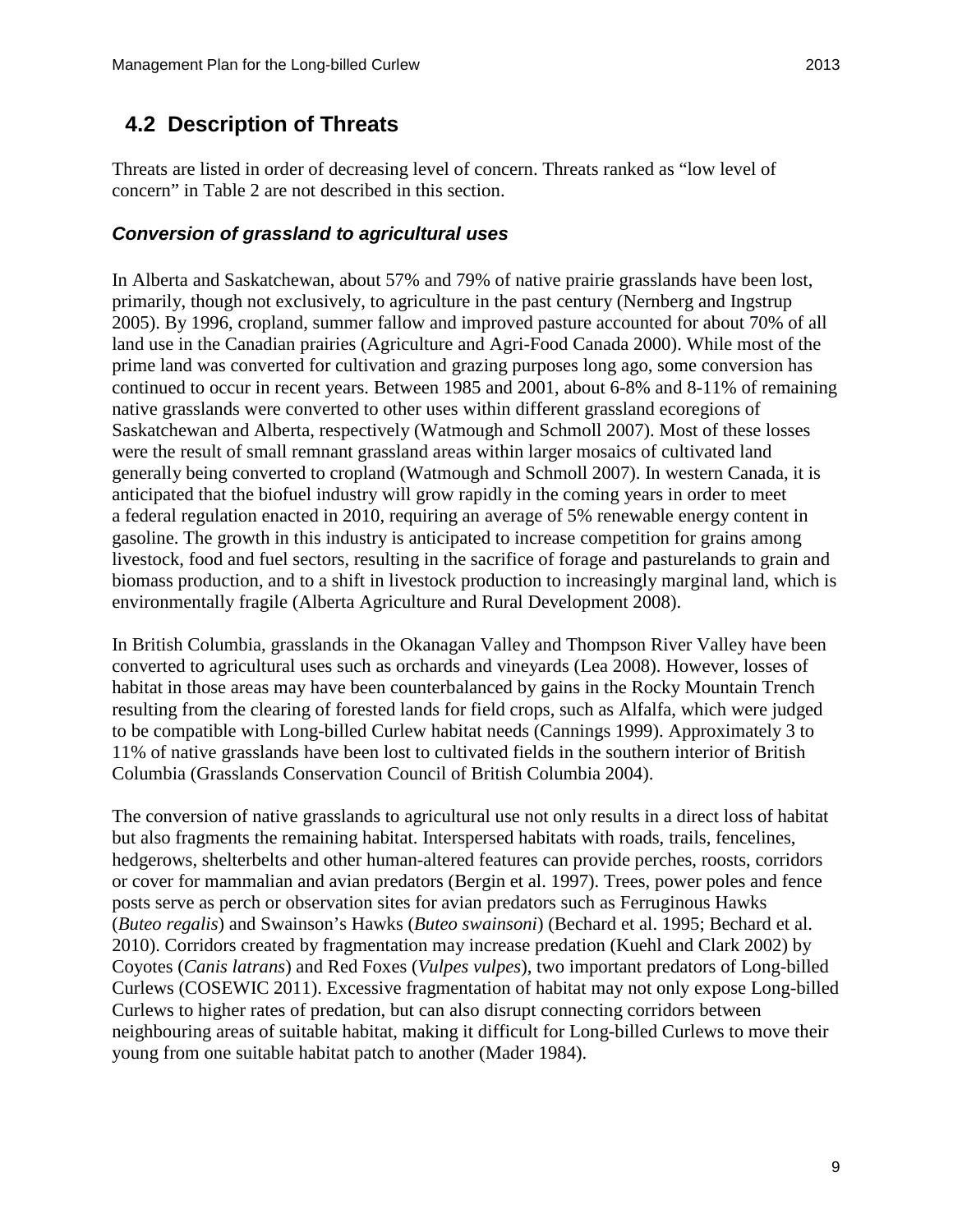Until western Canada was settled, fire was an important tool used by First Nations people to manage and maintain grasslands. As the land was settled and converted to agricultural uses, the use of fire as a management tool decreased and natural fires were suppressed, either directly or indirectly, by means of fire breaks, roads or other habitat alterations. In the mixed-grass prairie of the North American Great Plains, land burned at 3-5 year intervals prior to European settlement. In contrast, today, <1% of the mixed grass prairie burns in any given year (Samson et al. 2004). Fire suppression can result in encroachment of shrub growth into prairie grasslands. In British Columbia, the decrease in fire frequency has been linked to encroachment of coniferous forests into grassland and savannah habitats of the South Okanagan and Similkameen valleys as well as the Chilcotin grasslands (Strang and Parminter 1980, Turner and Krannitz 2001). Encroachment of shrubs and forests into grasslands results not only in direct loss of habitat but also reduces the quality of the remaining habitat. Long-billed Curlews are purported to avoid nesting in grassed areas that are close to surrounding shrublands or forests (reviewed by Cannings 1999).

#### *Urbanization*

The greatest loss of grasslands in the valleys of southern British Columbia has been attributed to urbanization and the associated extensive transportation corridors needed to support them, especially in the vicinities of Kelowna, Cranbrook and Kamloops (Lea 2008). In the Prairie Provinces, urbanization has not been identified as a threat to Long-billed Curlews. Nevertheless some cities in the southern prairies have grown in recent years by expanding into adjacent grasslands. For instance, Regina (SK) has had a 10% population growth rate on its outskirt whereas a slight decrease has been observed in its center (Canadian Prairie Partners in Flight 2004).

### *Energy development*

Habitat loss and fragmentation due to the rapid growth of the energy sector (i.e. oil, gas, etc.) in grasslands (COSEWIC 2010) is an increasing threat to Long-billed Curlews (COSEWIC 2011) who prefer large undisturbed tracts of native prairie (Prescott and Bilyk 1996, Saunders 2001). Since the late 1980s, the number of oil and gas wells have more than doubled in Alberta and Saskatchewan (COSEWIC 2010) fragmenting an estimated 33,000 ha in well sites and pipelines in the former province alone. In coming years, this threat is expected to affect an additional 9,000 ha of grassland habitat on an annual basis in Alberta (Canadian Prairie Partners in Flight 2004). Furthermore, energy development may enhance other threats to this species. Activities related to the energy sector have been shown to facilitate the introduction and expansion of invasive plant species (see Table 2) (Bayne and Dale 2010). The risk of collisions with vehicles may also increase with the higher traffic volume resulting from oil and gas activities on already established roads and access trails (see Table 2) (Bayne and Dale 2010).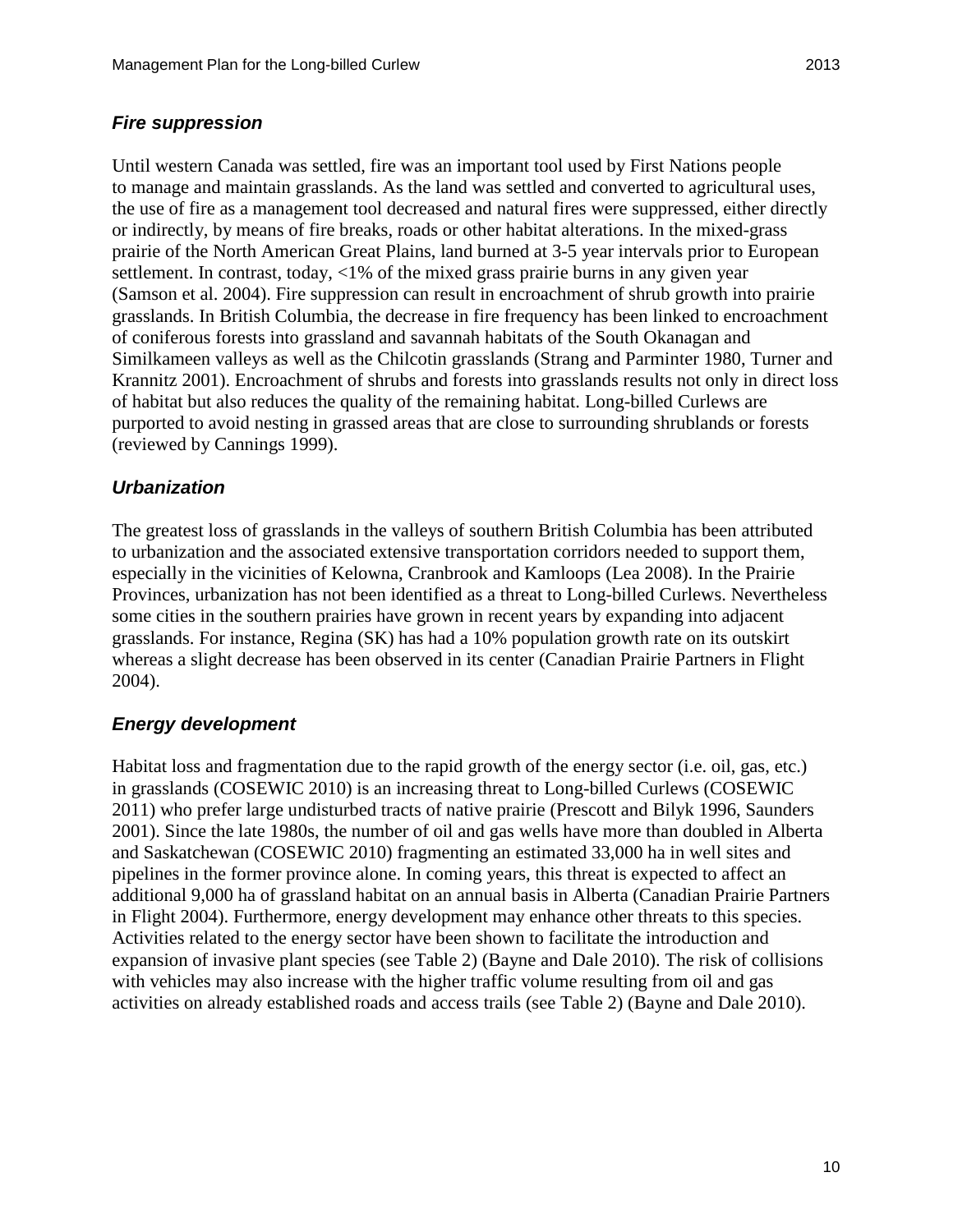#### *Human Development in wintering habitats outside Canada*

Long-billed Curlew wintering habitat includes primarily coastal habitats as well as inland grasslands, specifically tidal mudflats and estuaries, wet pastures, salt marshes, rice fields (flooded/unflooded), managed wetlands, evaporation and sewage ponds, and grasslands (Fellows and Jones 2009). During the past centuries, the expanding human population and urban encroachment have degraded coastal wetlands extensively. New energy developments, increased sedimentation of wetlands resulting in more tidal marshes than tidal flats, wetland drainage (Kennish 2001), and conversion of habitat to row crops, vineyards, and orchards have all decreased the availability of these wintering areas (Taft and Haig 2003). Recreational use of the shallow waters has increased but their effects on foraging shorebirds are unknown. Potential future rising sea levels may also reduce the extent of tidal flat foraging areas (Colwell and Mathis 2001).

### *Predation*

Coyotes, Red Foxes, Black-billed Magpies (*Pica pica*), Common Ravens (*Corvus corax*), Ferruginous Hawks, Swainson's Hawks and Great-Horned Owls (*Bubo virginianus*) are important predators of Long-billed Curlews (Allen 1980, COSEWIC 2002). Predators destroyed 10 – 35% of nests in two study areas in the northern United States and accounted for 23% of known chick mortality at one of those sites (Redmond and Jenni 1986, Pampush and Anthony 1993). Predation rates on adults are unknown. Populations of some of these species, such as Coyotes have increased in the Canadian prairies in recent years (COSEWIC 2002), perhaps resulting in heightened predation pressure on Long-billed Curlews.

#### *Leafy Spurge and knapweed*

COSEWIC (2002) indicated that Leafy Spurge (*Euphorbia esula*) and knapweed (*Centaurea sp.*) are invasive species that could be problematic for Long-billed Curlews. As early as the 1950s, Leafy Spurge had invaded approximately 5,000 ha of grasslands in Saskatchewan and an additional 5,000 ha of cultivated land (Selleck et al. 1962). In Alberta, Leafy Spurge has infested approximately 6,000 ha of land, mainly in the southeastern part of the province (McLay and Cole 1995). The distribution of this invasive species in Alberta and Saskatchewan broadly overlaps the distribution of Long-billed Curlew in the two provinces. Displacement of native graminoid vegetation by this aggressive species would reduce the amount of suitable habitat for Long-billed Curlews (COSEWIC 2002).

Knapweeds are highly competitive herbs which occupy over 100,000 ha of land in British Columbia, primarily in the grasslands of the southern interior portion of the province where Long-billed Curlews occur. Once established in an area, they can significantly reduce the abundance and productivity of native grasses, resulting in the degradation of habitat for grassland birds and other wildlife (British Columbia Ministry of Forests, Lands, and Natural Resource Operations 2011). Knapweeds have been implicated in an overall loss in the integrity of grassland ecosystems in the southern interior of British Columbia (Gayton 2004).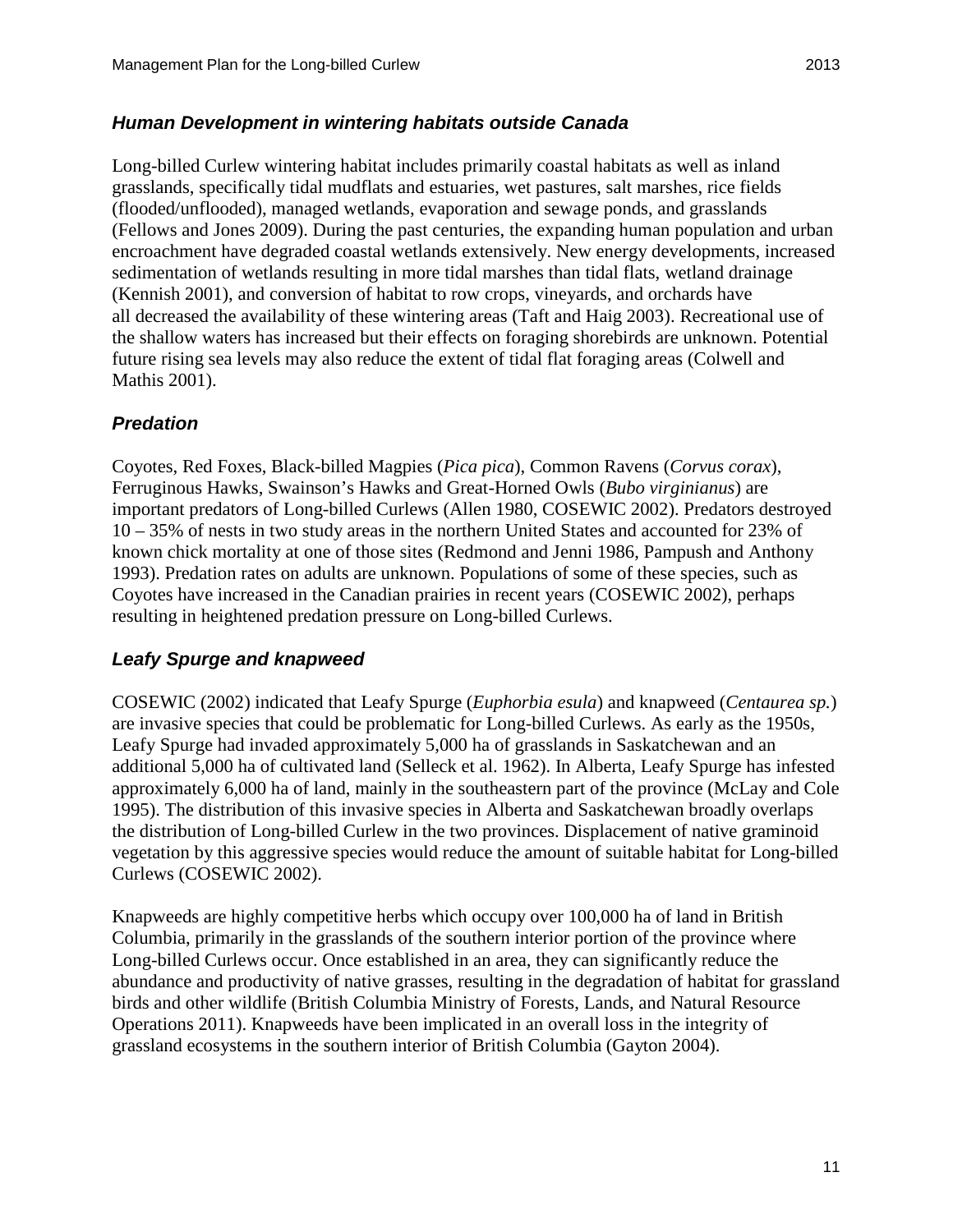While Leafy Spurge and knapweeds have been postulated to be among the most serious invasive species in contributing to the decline of breeding habitat for Long-billed Curlews in Canada (COSEWIC 2002), there are numerous other invasive weeds affecting the quality of native grasslands. However, the threat they pose to Long-billed Curlew remains speculative.

Invasive plant species are a threat to Long-billed Curlews not only on their Canadian breeding areas, but also on the wintering grounds. Cordgrass (*Spartina alterniflora*) is an introduced, invasive species found in the tidal areas of San Francisco Bay in California. It can outcompete native vegetation resulting in less suitable tidal flats for foraging by shorebirds (Frenkel 1987, Daehler and Strong 1996).

# <span id="page-16-0"></span>**5. MANAGEMENT OBJECTIVE**

At this time, it is not possible to develop a quantitative management objective for the Long-billed Curlew. Population abundance and trend estimates have ranged widely over the years and have wide confidence intervals. BBS data is often used to estimate abundance and population trend for this species. However, BBS protocols are not adequate for monitoring Long-billed Curlews (see section 3.2).

The long-term objective of this management plan is to maintain or increase the recent (since 2004) breeding distribution of the Long-billed Curlew in Canada. This should be attainable by maintaining and improving the amount and quality of breeding and migration habitat available for current and future Canadian populations, and by promoting the conservation of suitable habitat in Canada as well as on the wintering grounds.

# <span id="page-16-1"></span>**6. BROAD STRATEGIES AND CONSERVATION MEASURES**

## <span id="page-16-2"></span>**6.1 Actions Already Completed or Underway**

Since the writing of an initial COSEWIC status report (DeSmet 1992) and two revised status reports (COSEWIC 2002, 2011), responsible agencies have conducted surveys and continued to monitor some populations. In addition there are numerous ongoing activities whose purpose is to conserve and manage grassland habitat for use by wildlife and people.

*Surveys and Monitoring*

- BBS volunteers continue to monitor Long-billed Curlew numbers to determine population trends. The BBS data are enhanced by annual monitoring of grassland birds done by Environment Canada and known as the Grassland Bird Monitoring Program (Dale et al. 2005).
- During 2004 and 2005, a North-America wide survey was conducted to determine population size and distribution of the Long-billed Curlew (Jones et al. 2008).
- In Alberta, Saunders (2001) conducted a random stratified survey to determine a population estimate.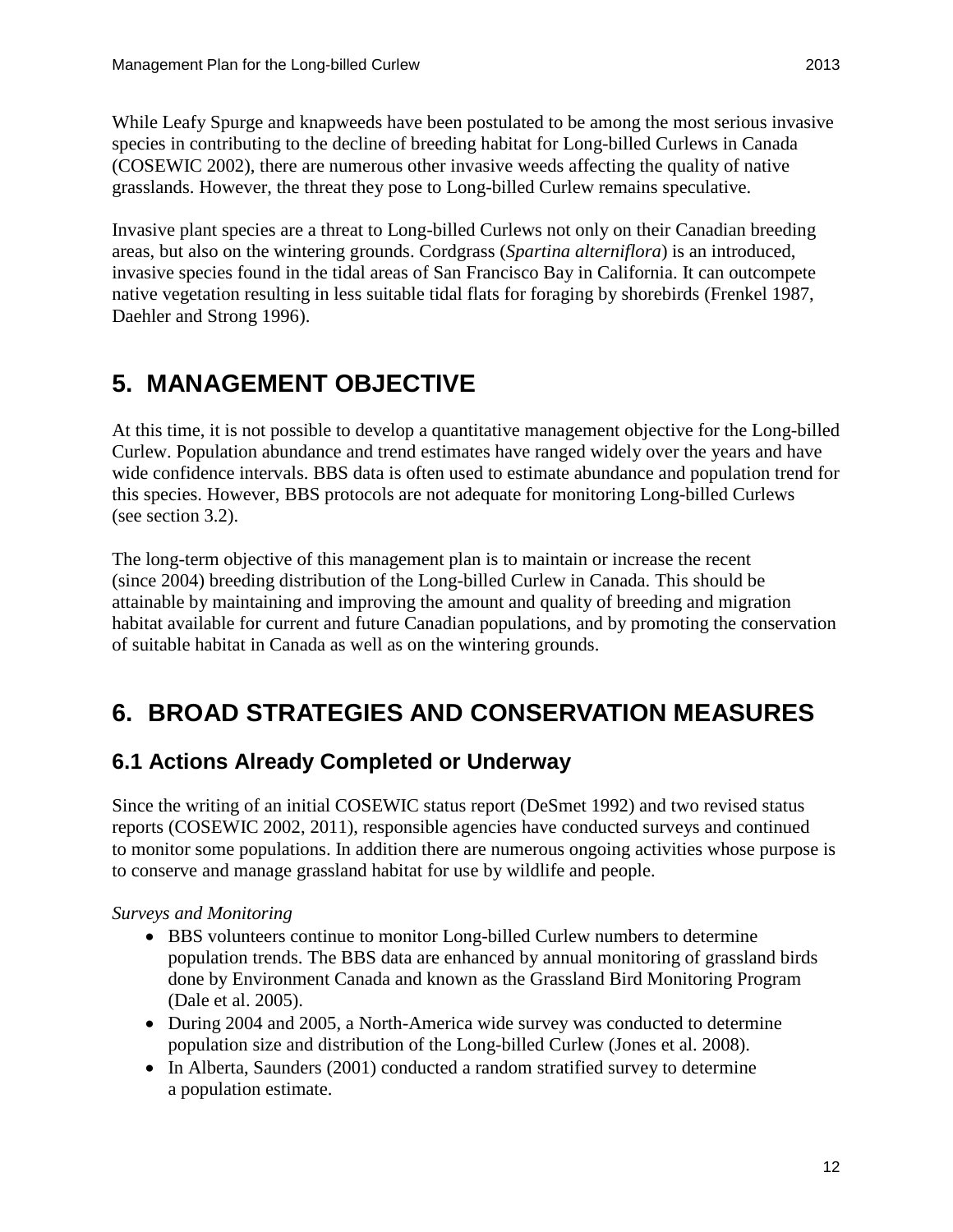- From 2001-2007, the Government of Alberta annually surveyed a subsample of 20 roadside transects to determine yearly population trends.
- Point counts at Onefour Research Sub-station, Alberta were conducted during 2002, 2003 and 2005 (Knapton et al. 2005).
- Foster-Wilfong (2003) conducted surveys in the early 2000s and studied the use of habitat of Long-billed Curlews.
- In British Columbia, volunteer inventories were conducted in the Cariboo and Thompson area.

## *Management*

- Alberta published a status report (Hill 1998) and drafted a Long-billed Curlew conservation management plan during 2008.
- British Columbia published a status report on the species (Cannings 1999).
- British Columbia has drafted recommendations for Long-billed Curlew management in the Identified Wildlife Management Strategy (British Columbia Ministry of Environment, 2004).
- Eleven Wildlife Habitat Areas have been established for Long-billed Curlew in the Rocky Mountain Forest District, British Columbia, covering 936 ha of provincial Crown Land.
- Skookumchuck Prairie Important Bird Area (approx.  $200 \text{ km}^2$ ) has been designated in the East Kootenay region of British Columbia, primarily in recognition of the significant number of breeding pairs of Long-billed Curlews.

## *Habitat Conservation and Outreach*

- The Saskatchewan Prairie Conservation Action Plan is a partnership of conservation organizations, created in 1995, whose purpose is to promote, sustain and conserve the remaining native prairie.
- The Government of Saskatchewan completed the Great Sands Hills Regional Environmental Study in 2007 with recommendations for protecting the ecological integrity of this sensitive grassland area, faced with increasing development pressures.
- The Alberta Multiple Species at Risk group (MULTISAR), a joint provincial government-stakeholder initiative has developed and promoted multi-faceted approaches for conserving species at risk in the grasslands of southern Alberta.
- The Alberta Prairie Conservation Forum was created in 1994 to promote conservation of Alberta's grasslands. It released its Alberta Prairie Conservation Action Plan in 2006.
- The Grasslands Conservation Council of British Columbia, established in 1999, developed a strategic plan for 2009 - 2014 to contribute to grassland conservation in that province.
- The South Okanagan-Similkameen Conservation Program in British Columbia encourages landowners to responsibly manage privately owned grasslands (COSEWIC 2011).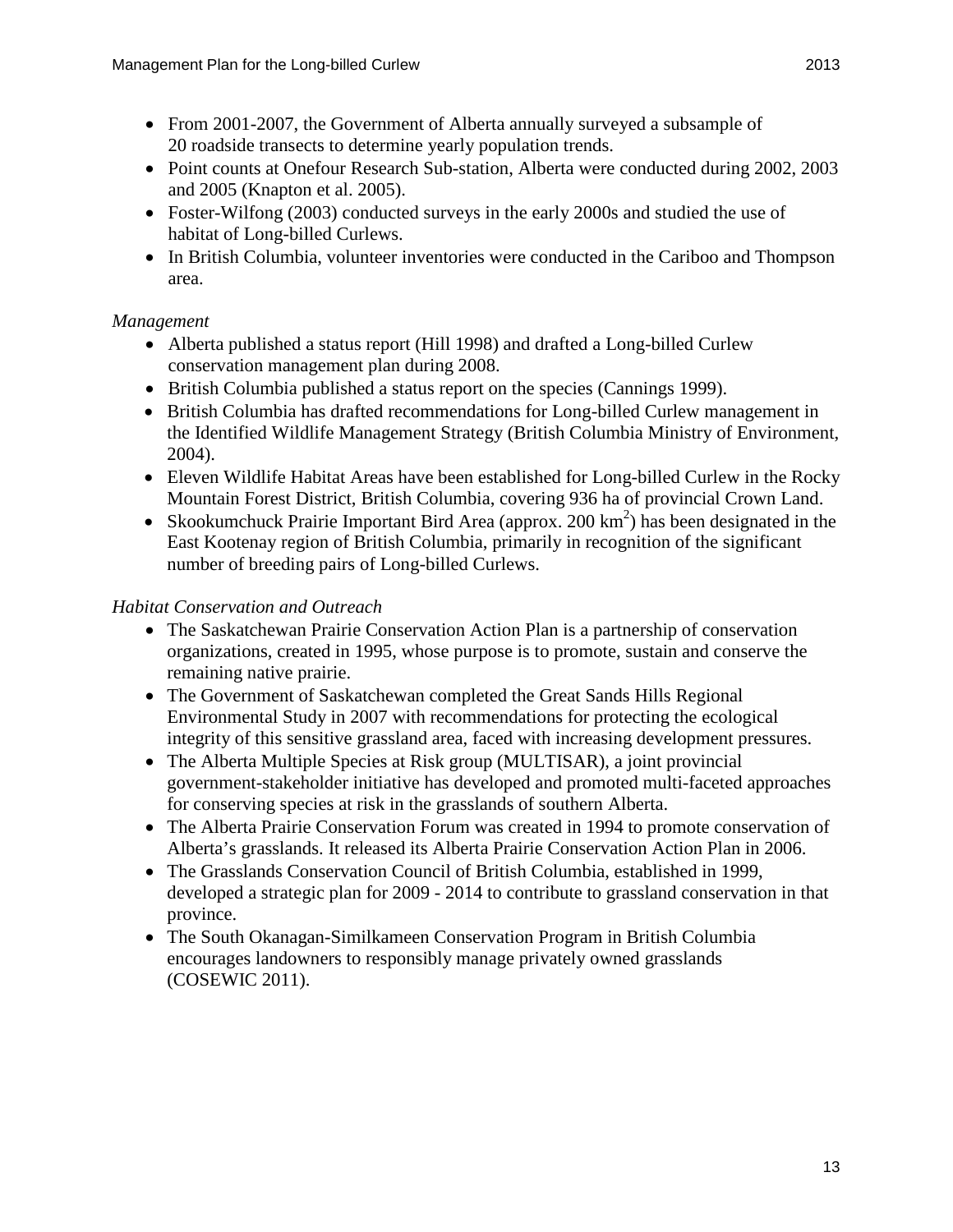## <span id="page-18-0"></span>**6.2 Broad Strategies, Conservation Measures and Implementation Schedule**

To achieve the objective of this management plan, five broad strategies are recommended:

1. Identify, manage and conserve key breeding and migration sites within the Canadian range;

2. Promote conservation of native grasslands and other important habitats within the species' range;

- 3. Conduct public outreach and education;
- 4. Collaborate with international partners; and
- 5. Assess population size and trends.

The measures required to implement these strategies are listed in Table 3 together with a schedule for implementation. These strategies may be implemented in a multi-species approach that would benefit Long-billed Curlews as well as other species at risk.

| <b>Measure</b>                                                                                                                                  | <b>Priority</b> | <b>Threats Addressed</b>                                                                                                                                                                                                                                                       | <b>Timeline</b> |
|-------------------------------------------------------------------------------------------------------------------------------------------------|-----------------|--------------------------------------------------------------------------------------------------------------------------------------------------------------------------------------------------------------------------------------------------------------------------------|-----------------|
| Broad Strategy: Identify, manage and conserve key sites within the Canadian range                                                               |                 |                                                                                                                                                                                                                                                                                |                 |
| 1. Develop habitat use models and use<br>Long-billed Curlew survey<br>information to identify locations of<br>key sites                         | High            | Information gap that must be addressed in order to<br>reduce all threats                                                                                                                                                                                                       | 2018            |
| 2. Adopt and implement best<br>management practices for<br>agricultural and industrial activities<br>to manage human activities at key<br>sites | Medium          | Conversion of grassland to agricultural uses; Energy<br>development; Overgrazing; Leafy spurge and<br>Knapweed invasion; Old, tall Crested Wheatgrass<br>plantings; Agricultural pesticides; Industrial<br>activities; Agricultural activities; Collisions with<br>wind towers | 2018            |
| 3. Develop conservation agreements<br>with private landowners that focus<br>on conservation of native grasslands<br>at key sites                | High            | Conversion of grassland to agricultural uses;<br>Overgrazing; Leafy spurge and Knapweed invasion;<br>Old, tall Crested Wheatgrass plantings; Agricultural<br>pesticides; Agricultural activities                                                                               | 2018            |
| 4. Ensure Long-billed Curlew needs<br>are considered in any new or<br>updated management plans for<br>public grassland areas                    | High            | Overgrazing; Fire suppression; Leafy spurge and<br>Knapweed invasion; Old, tall Crested Wheatgrass<br>plantings; Agricultural pesticides; Industrial<br>activities; Recreational use of ATV's; Agricultural<br>activities; Collisions with wind towers                         | 2018            |

**Table 3. Conservation measures and implementation schedule.**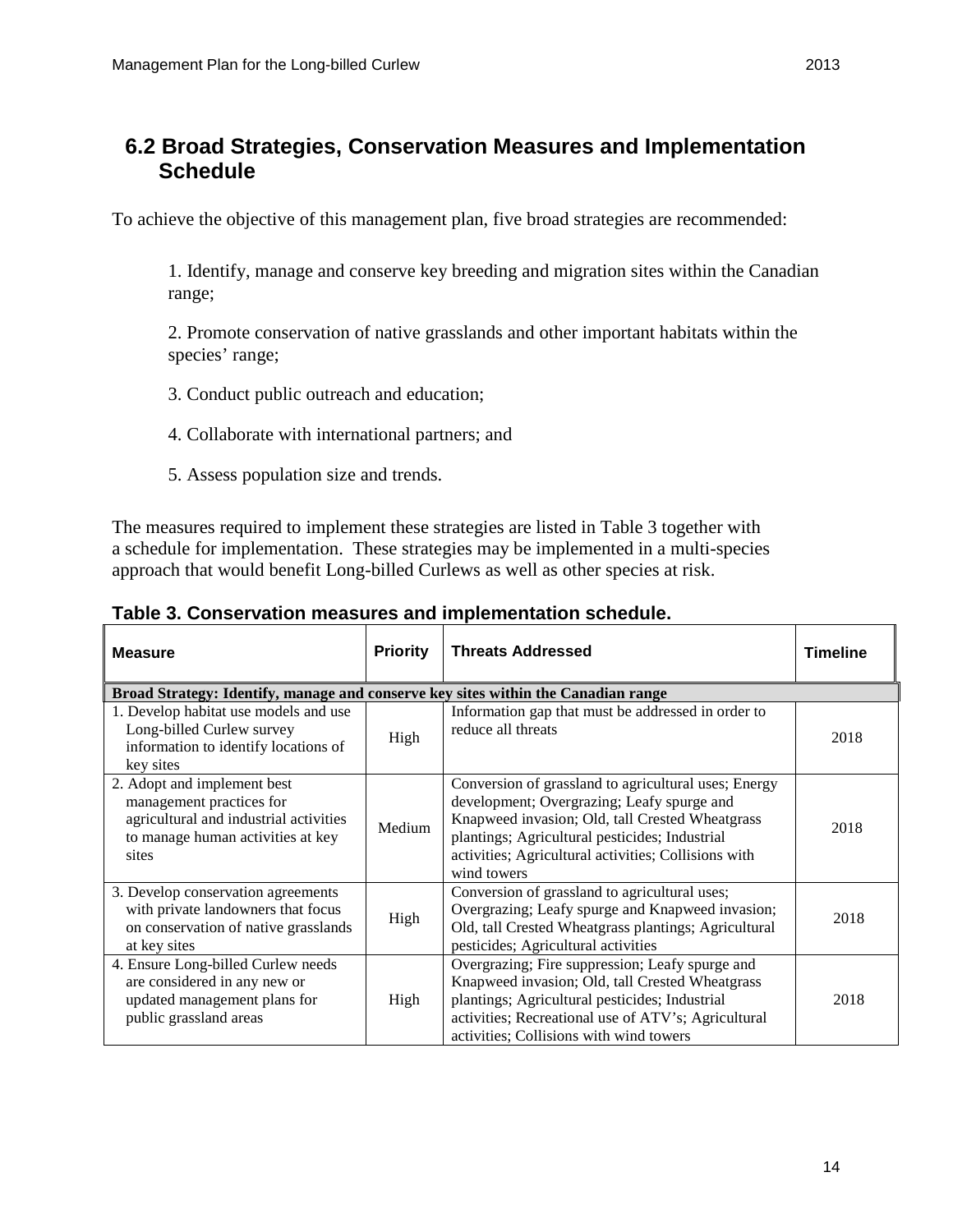| <b>Measure</b>                                                                                                                                                   | <b>Priority</b> | <b>Threats Addressed</b>                                                                                                                                                                                                                                                       | <b>Timeline</b> |
|------------------------------------------------------------------------------------------------------------------------------------------------------------------|-----------------|--------------------------------------------------------------------------------------------------------------------------------------------------------------------------------------------------------------------------------------------------------------------------------|-----------------|
| 5. Ensure that any proposed<br>developments that are subject to the<br>environmental assessment process<br>consider the needs of the Long-<br>billed Curlew      | High            | Conversion of grassland to agricultural uses;<br>Urbanization; Energy development; Leafy Spurge<br>and Knapweed invasion; Industrial activities;<br>Collisions with wind towers                                                                                                | 2018            |
|                                                                                                                                                                  |                 | Broad Strategy: Promote conservation of native grasslands and other important habitats within the species' range                                                                                                                                                               |                 |
| 6. Promote best management practices<br>to important agricultural and<br>industrial stakeholders at key sites                                                    | Medium          | Conversion of grassland to agricultural uses; Energy<br>development; Overgrazing; Leafy spurge and<br>Knapweed invasion; Old, tall Crested Wheatgrass<br>plantings; Agricultural pesticides; Industrial<br>activities; Agricultural activities; Collisions with<br>wind towers | 2018            |
| Broad Strategy: Conduct public outreach and education                                                                                                            |                 |                                                                                                                                                                                                                                                                                |                 |
| 7. Raise awareness and promote<br>benefits of grassland conservation to<br>landowners                                                                            | High            | Conversion of grassland to agricultural uses;<br>Overgrazing; Leafy spurge and Knapweed invasion;<br>Old tall Crested Wheatgrass plantings; Agricultural<br>pesticides; Agricultural activities; Recreational use of<br>ATV's                                                  | 2018            |
| <b>Broad Strategy: Collaborate with international partners</b>                                                                                                   |                 |                                                                                                                                                                                                                                                                                |                 |
| 8. Promote conservation of Long-<br>billed Curlew and their wintering<br>habitat, in collaboration with efforts<br>of American and Mexican Partners<br>in Flight | Medium          | Human developments in wintering habitats                                                                                                                                                                                                                                       | 2018            |
| <b>Broad Strategy: Assess population size and trends</b>                                                                                                         |                 |                                                                                                                                                                                                                                                                                |                 |
| 9. Evaluate Alberta's current<br>monitoring protocol to determine its<br>appropriateness throughout the<br>species' Canadian range and modify<br>accordingly     | Medium          | Information gap that must be addressed in order to<br>measure progress in meeting Management Objective                                                                                                                                                                         | 2018            |
| 10. Assess the quality of population<br>size and abundance data available<br>range-wide and identify knowledge<br>gaps                                           | Medium          | Information gap that must be addressed in order to<br>measure progress in meeting Management Objective                                                                                                                                                                         | 2018            |
| 11. If necessary, implement improved<br>monitoring protocols where needed<br>within the Canadian range                                                           | Medium          | Measure that may need to be implemented in order to<br>measure progress in meeting the Management<br>Objective                                                                                                                                                                 | 2018            |

# <span id="page-19-0"></span>**7. MEASURING PROGRESS**

Success in implementing this management plan will be measured against the following performance indicator:

• By 2018, the recent (since 2004) breeding distribution of the Long-billed Curlew in Canada will be maintained or increased.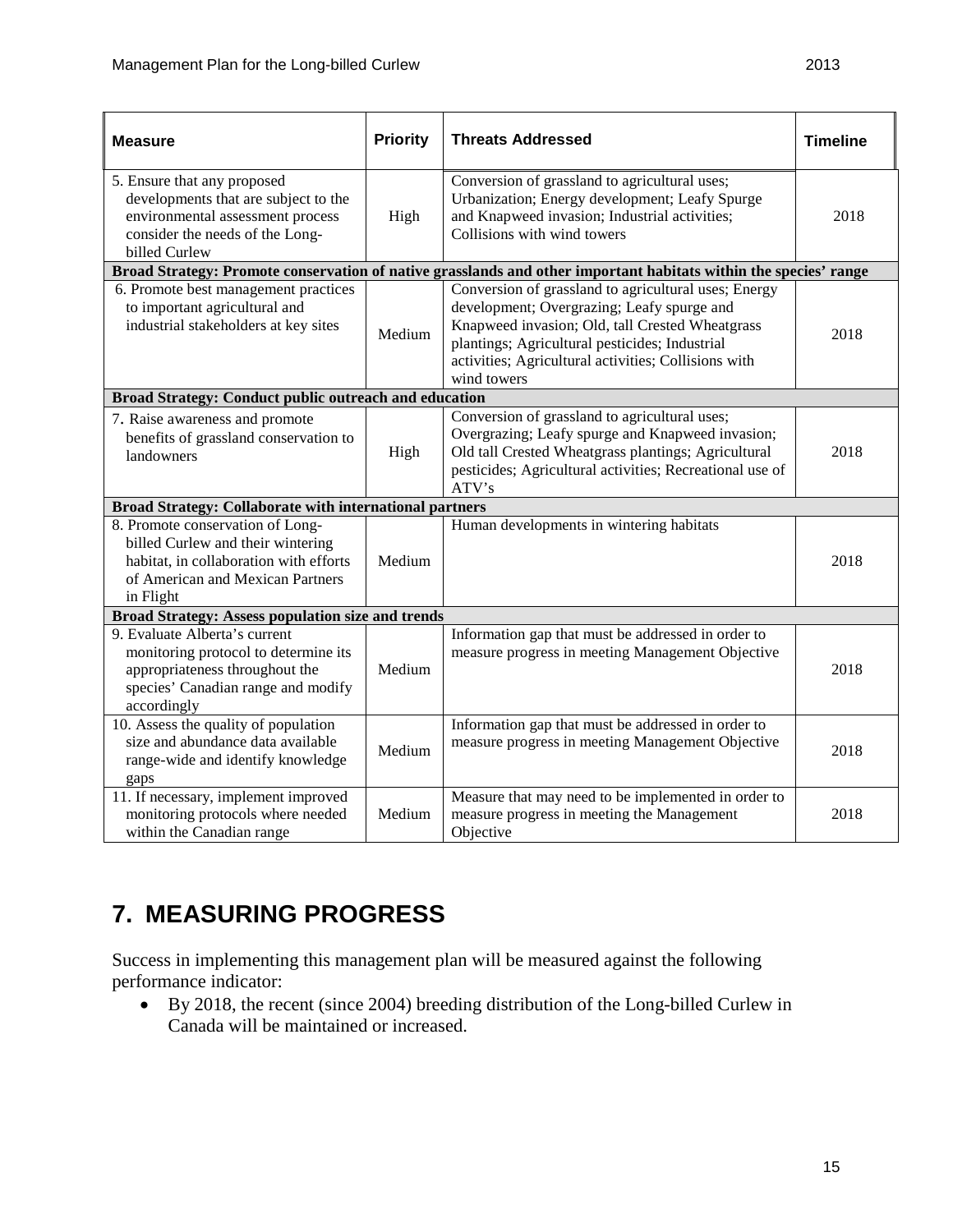## <span id="page-20-0"></span>**8. REFERENCES**

- Agriculture and Agri-Food Canada. 2000. Prairie agricultural landscapes: a land resource review. Prairie Farm Rehabilitation Administration, Agriculture and Agri-Food Canada, Regina.
- Alberta Agriculture and Rural Development. 2008. A Canadian perspective on land management risks associated with biofuels and their production. *Capturing Feed Grain and Foraging Opportunities 2007 Proceedings*, Red Deer, Alberta [\(http://www1.agric.gov.ab.ca/\\$department/deptdocs.nsf/all/crop12127,](http://www1.agric.gov.ab.ca/$department/deptdocs.nsf/all/crop12127) accessed June 15, 2011)
- Allen, J. 1980. The ecology and behavior of the Long-billed Curlew in southeastern Washington. Wildlife Monograph No. 73. The Wildlife Society.
- American Ornithologists' Union. 1998. Check-list of North American birds.  $7<sup>th</sup>$  ed. Am. Ornithol. Union, Washington, D.C. *In* B.D. Dugger and K.M. Dugger, Long-billed Curlew. The Birds of North America, No. 628.
- Bayne, E.M., and Dale, B.C. 2010. Effects of Energy development on songbirds. *In* Naugle, D.E. (ed) Energy development and Wildlife Conservation in western North America, Island press, 308 pp.
- B.C. Conservation Data Centre. 2010. BC Species and Ecosystems Explorer. B.C. Ministry. of Environment. Victoria, B.C. Available:<http://a100.gov.bc.ca/pub/eswp/> (accessed Feb 8, 2010).
- Bechard, Marc J. and Josef K. Schmutz. 1995. Ferruginous Hawk (Buteo regalis), The Birds of North America Online (A. Poole, Ed.). Ithaca: Cornell Lab of Ornithology; Retrieved from the Birds of North America Online:<http://bna.birds.cornell.edu/bna/species/172> [doi:10.2173/bna.172](http://dx.doi.org/10.2173/bna.172)
- Bechard, Marc J., C. Stuart Houston, Jose H. Sarasola and A. Sidney England. 2010. Swainson's Hawk (Buteo swainsoni), The Birds of North America Online (A. Poole, Ed.). Ithaca: Cornell Lab of Ornithology; Retrieved from the Birds of North America Online: [http://bna.birds.cornell.edu/bna/species/265doi:10.2173/bna.265](http://bna.birds.cornell.edu/bna/species/265)
- Bent, A.C. 1929. Life histories of North American shorebirds. U.S. National Museum Bulletin No. 146.
- Bergin, T.M., Best, L.B., and Freemark, K.E. 1997. An experimental study of predation on artificial nests in roadsides adjacent to agricultural habitats in Iowa. Wilson Bulletin 109(3): 437-448.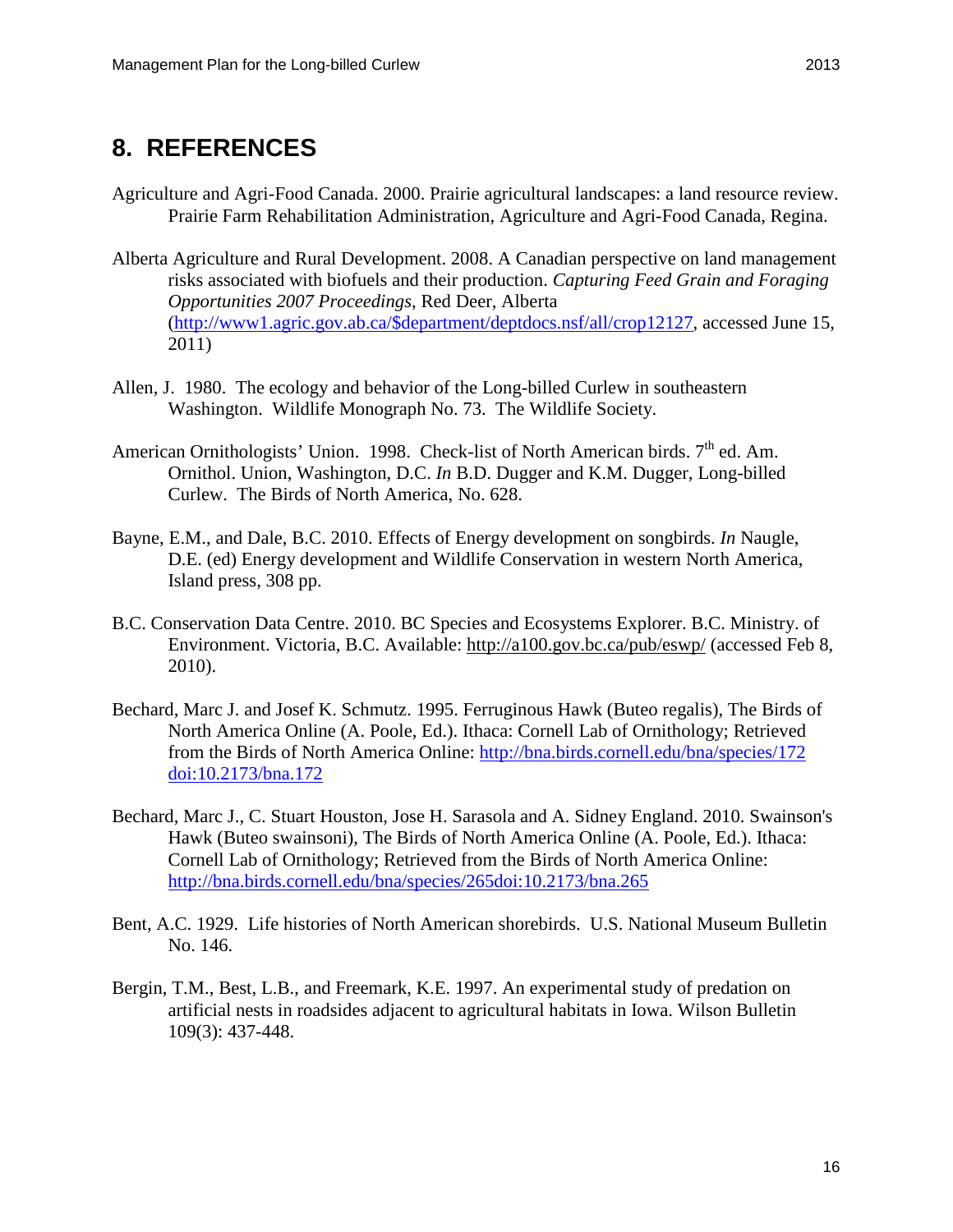- Bicak, T.K. 1977. Some eco-ethological aspects of a breeding population of Long-billed Curlew (*Numenius americanus*) in Nebraska. Master's thesis, University of Nebraska, Omaha.
- Bishop, L.B. 1910. Two new subspecies of North American birds. Auk 27:59-61. *In* D. Dugger and K.M. Dugger, Long-billed Curlew. The Birds of North America, No. 628.
- Blake, E.R. 1977. Manual of Neotropical birds. Vol. 1:Spheniscidae (penguins) to Laridae (gulls and allies). Univ. of Chicago Press, Chicago, IL. *In* B.D. Dugger and K.M. Dugger, Long-billed Curlew. The Birds of North America, No. 628.
- British Columbia Breeding Bird Atlas. 2011. Species and Effort Map. Available at: <http://www.birdatlas.bc.ca/bcdata/maps.jsp>(Accessed on July 9, 2011).
- British Columbia Ministry of Environment. 2004. Identified wildlife management strategy, version 2. British Columbia Ministry of the Environment, Victoria, BC. Available from: [http://www.env.gov.bc.ca/wld/frpa/iwms/iwms.html.](http://www.env.gov.bc.ca/wld/frpa/iwms/iwms.html) (Accessed on 10 July, 2011).
- British Columbia Ministry of Forests, Lands, and Natural Resource Operations. 2011. Available from:<http://www.for.gov.bc.ca/dos/programs/range/docs/> (Accessed on July 4, 2011).
- Campbell, R.W., N.K. Dawe, I. McTaggart-Cowan, J.M. Cooper, G.W. Kaiser, and M.C.E. McNall. 1990. The birds of British Columbia, Vol. 2. Royal British Columbia Museum, Victoria, BC. 636 pp.
- Canadian Prairie Partners in Flight. 2004. Landbird Conservation Plan for Prairie Pothole Bird Conservation 11 in Canada. Canadian Wildlife Service, Edmonton, AB.
- Cannings, R.J. 1999. Status of the Long-billed Curlew in British Columbia. Wildlife Working Report No. WR-96.
- Cannings, R. A., R.J. Cannings, and S.G. Cannings. 1987. The birds of the Okanagan Valley, British Columbia. Royal British Columbia Museum, Victoria, BC. 420 pp.
- Colwell, M.A., and Mathis, R.L. 2001. Variation in territory occupancy of non-breeding Longbilled Curlews in intertidal habitats. Waterbirds: The International Journal of Waterbird Biology 24(2): 208-216.
- COSEWIC 2002. COSEWIC assessment and status report on the Long-billed Curlew *Numenius americanus* in Canada. Committee on the Status of Endangered Wildlife in Canada. Ottawa. 31 pp.
- COSEWIC 2010. COSEWIC assessment and status report on the Sprague's Pipit *Anthus spragueii* in Canada. Committee on the Status of Endangered Wildlife in Canada. Ottawa. Ix  $+34$  pp.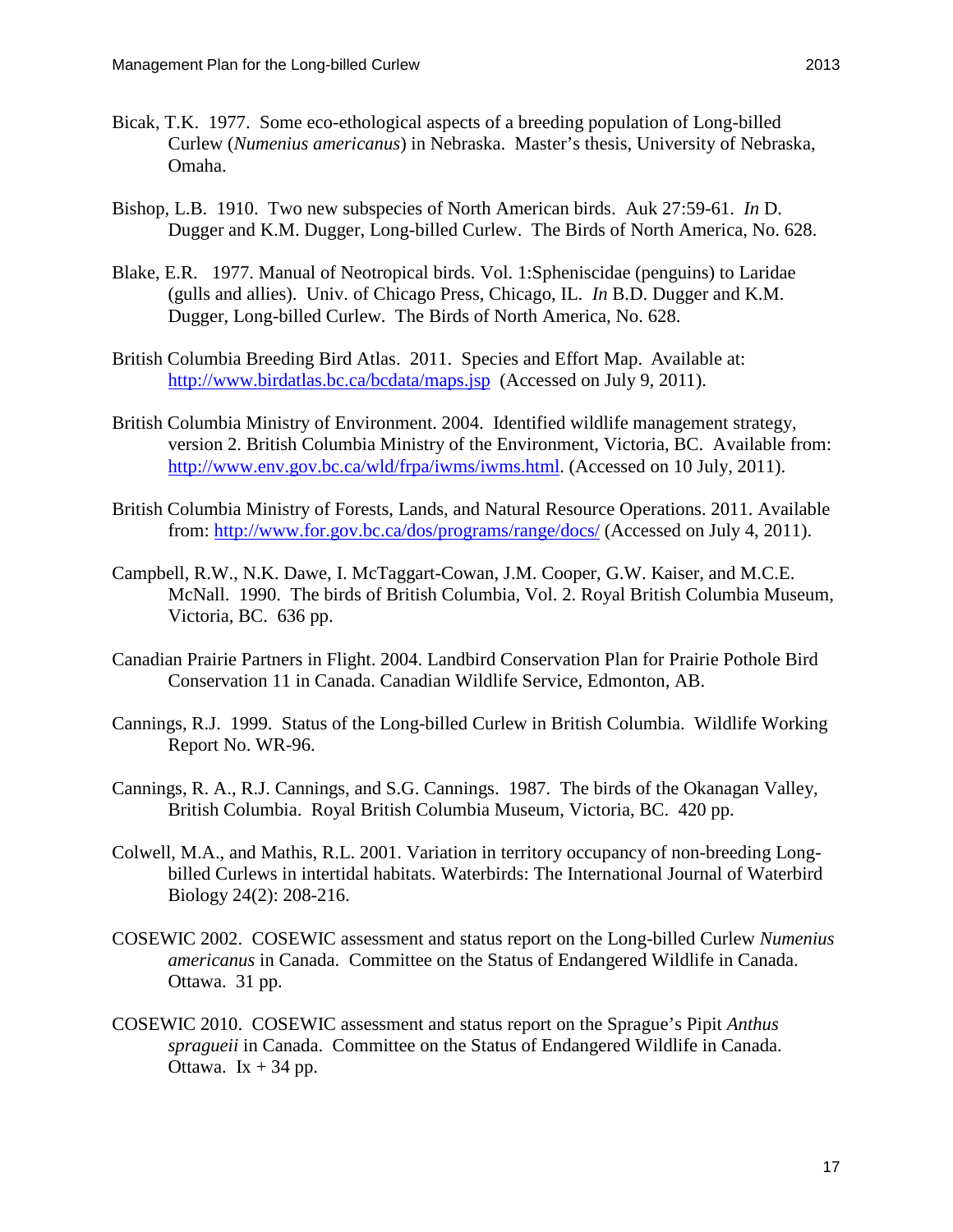- COSEWIC. 2011. COSEWIC status appraisal summary on the Long-billed Curlew *Numenius americanus* in Canada. Committee on the Status of Endangered Wildlife in Canada. Ottawa. 17 pp.
- Daehler, C.C. and D.R. Strong. 1996. Status, prediction and prevention of introduced cordgrass *Spartina* spp. invasions in Pacific estuaries, USA. Biological Conservation. 78:51-58.
- Dale, B.C., P.S. Taylor, and J.P. Goossen. 1999. Avifauna component report. Canadian Forces Base Suffield National Wildlife Area Wildlife Inventory. Canadian Wildlife Service, Environment Canada, Prairie and Northern Region. Edmonton, AB. 161 pp.
- Dale, B., M. Norton, C. Downes, and B. Collins. 2005. Monitoring as a means to focus research and conservation – the grassland bird monitoring example. USDA Forest Service Gen Tech. Rep. PSW-GTR-191.
- Dechant, J.A., Sondreal, M.L., Johnson, D.H., Igl, L.D., Goldade, C.M., Rabie, P.A., and Euliss, B.R. 1999. Effects of management practices on grassland birds: long-billed curlew. Northern Prairie & Wildlife Research Centre, Jamestown, ND.
- DeSmet, K.D. 1992. COSEWIC status report on the Long-billed Curlew *Numerius americanus*  in Canada. Committee on the Status of Endangered Wildlife in Canada. Ottawa. 33 pp.
- DeSmet. K.D. 2003. Long-billed Curlew *In* P. Taylor (ed), The birds of Manitoba. Manitoba Naturalists Society. Winnipeg, Manitoba, 504 pp.
- DeVries, J.H., Rimer, S.O., and Walsh, E.M. 2010. Cropland nesting by long-billed curlews in southern Alberta. Prairie Nat. 42: 123-129.
- Dugger, B.D. and K.M. Dugger. 2002. Long-billed Curlew. *In* The Birds of North America, No. 628 (A. Poole and F. Gill, eds.). The Birds of North America, Inc., Philadelphia, PA.
- Environment Canada 2010. North American Breeding Bird Survey Canadian results and analysis website version 3.00. Environment Canada, Gatineau, Quebec.
- Fellows, S.D. and S.L. Jones. 2009. Status assessment and conservation action plan for the Long-billed Curlew (*Numenius americanus*). U.S. Department of Interior, Fish and Wildlife Service, Biological Technical Publication, FWS/BTP-R6012-2009, Washington, D.C.
- Foster-Willfong, J.M. 2003. Census methodology and habitat use of Long-billed Curlews (*Numenius americanus*) in Saskatchewan. M.Sc. thesis. University of Regina.
- Frenkel, R.E. 1987. Introduction and spread of cordgrass (*Spartina*) into the Pacific northwest. Northwest Environ. J. 3:152-154.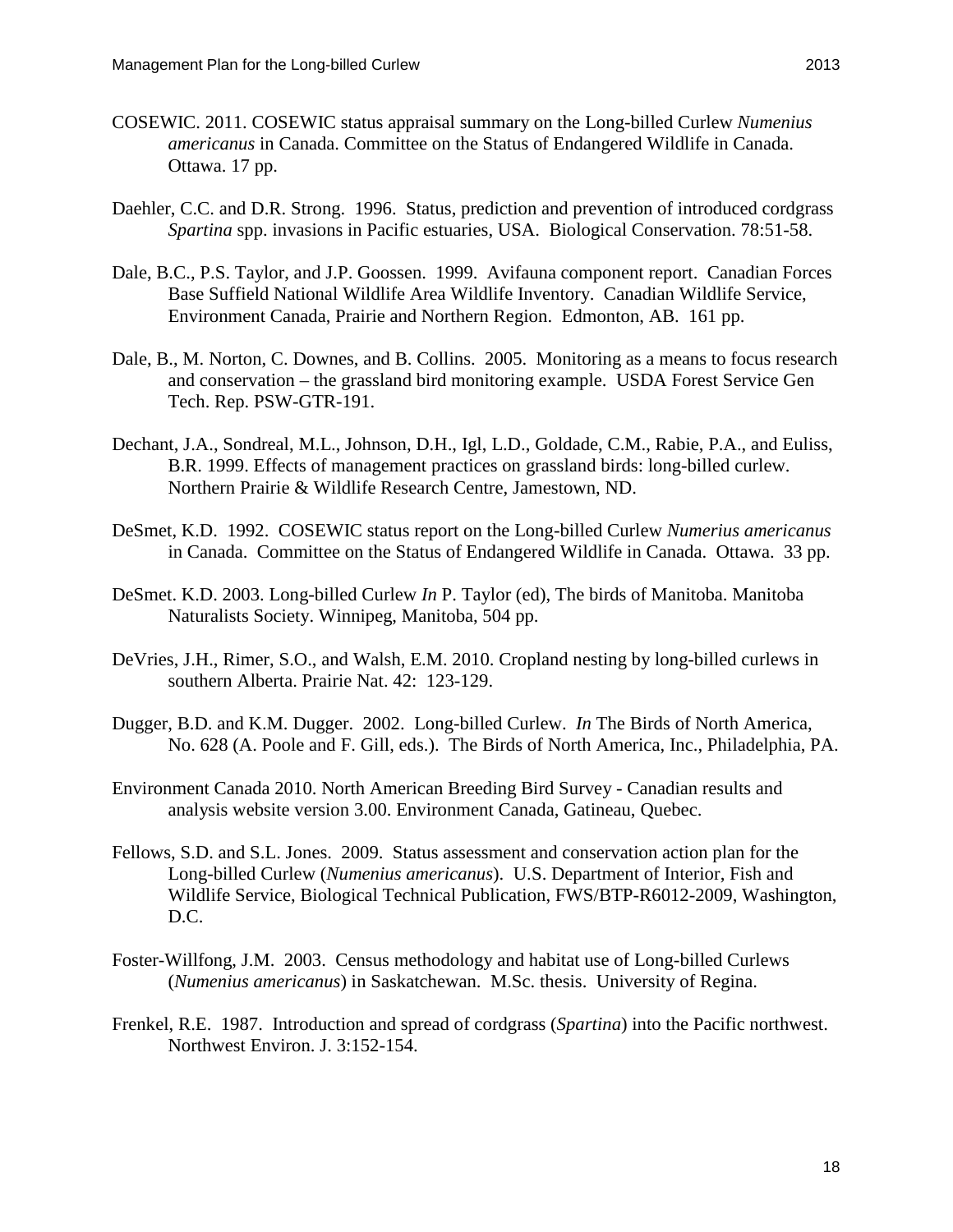- Gayton, D. 2004. Native and non-native plant species in grazed grasslands of British Columbia's southern interior. BC J Ecosystem Management 5:51-59
- Gilligan, J., M. Smith, D. Rogers, and A. Contreras. 1994. Birds of Oregon:status and distribution. Cinclus Publ., McMinnville, OR
- Government of Alberta. 2007. Alberta's Long-billed Curlew (Numenius americanus). Available at:http://www.srd.gov.ab.ca/fishwildlife/escc/speciesassessed.aspx (Accessed on October 7, 2009).
- Government of Manitoba. 2009. State of the Environment Reports. Available at[:http://www.manitoba.ca/conservation/annual-reports/soe-reports/](http://www.manitoba.ca/conservation/annual-reports/soe-reports) (Accessed on October 7, 2009).
- Grasslands Conservation Council of British Columbia. 2004. British Columbia grasslands mapping project: a conservation risk assessment, final report. Grasslands Conservation Council of British Columbia, Kamloops, BC.
- Gratto-Trevor, C.L. 1999. Use of managed and natural wetlands by upland breeding shorebirds in southern Alberta. Pages 252-259 *in* J. Thorpe, T.A. Steeves and M. Gollop (eds.). Proceedings of the Fifth Prairie Conservation and Endangered Species Conference, February 1998, Saskatoon, Saskatchewan. Provincial Museum of Alberta Natural History Occasional Paper No. 24.
- Grinnell, J.H., H.C. Bryant, and T.I. Storer. 1918. Game birds of Californoia. Univ. of California Press, Berkeley. *In* B.D. Dugger and K.M. Dugger, Long-billed Curlew. The Birds of North America, No. 628.
- Hill, D.P. 1998. Status of the Long-billed Curlew (*Numenius amerianus*) in Alberta. Alberta Environmental Protection, Fisheries & Wildlife Management Division, and Alberta Conservation Association, Wildlife Status Report No. 16, Edmonton, AB. 20 pp.
- Jenni, D.A., R.L., Redmond, and T.K. Bicak. 1981. Behavioral ecology and habitat relationships on Long-billed Curlews in western Idaho. Dept. Int., Bur. Land. Manage. Boise District, Idaho.
- Jones, S.L., C.S. Nations, S.D. Fellows, and L.L. McDonald. 2008. Breeding abundance and distribution of Long-billed Curlews (*Numenius americanus*) in North America. Journal of the Waterbird Society 31(1):1-14
- Kennish, M.J. 2001. Coastal Salt Marsh Systems in the U.S.: A Review of anthropogenic impacts. Journal of Coastal Research 17(3): 731-749.
- King, R. 1978. Habitat use and related behaviors of breeding Long-billed Curlews. Master's thesis, Colorado State University, Fort Collins, CO.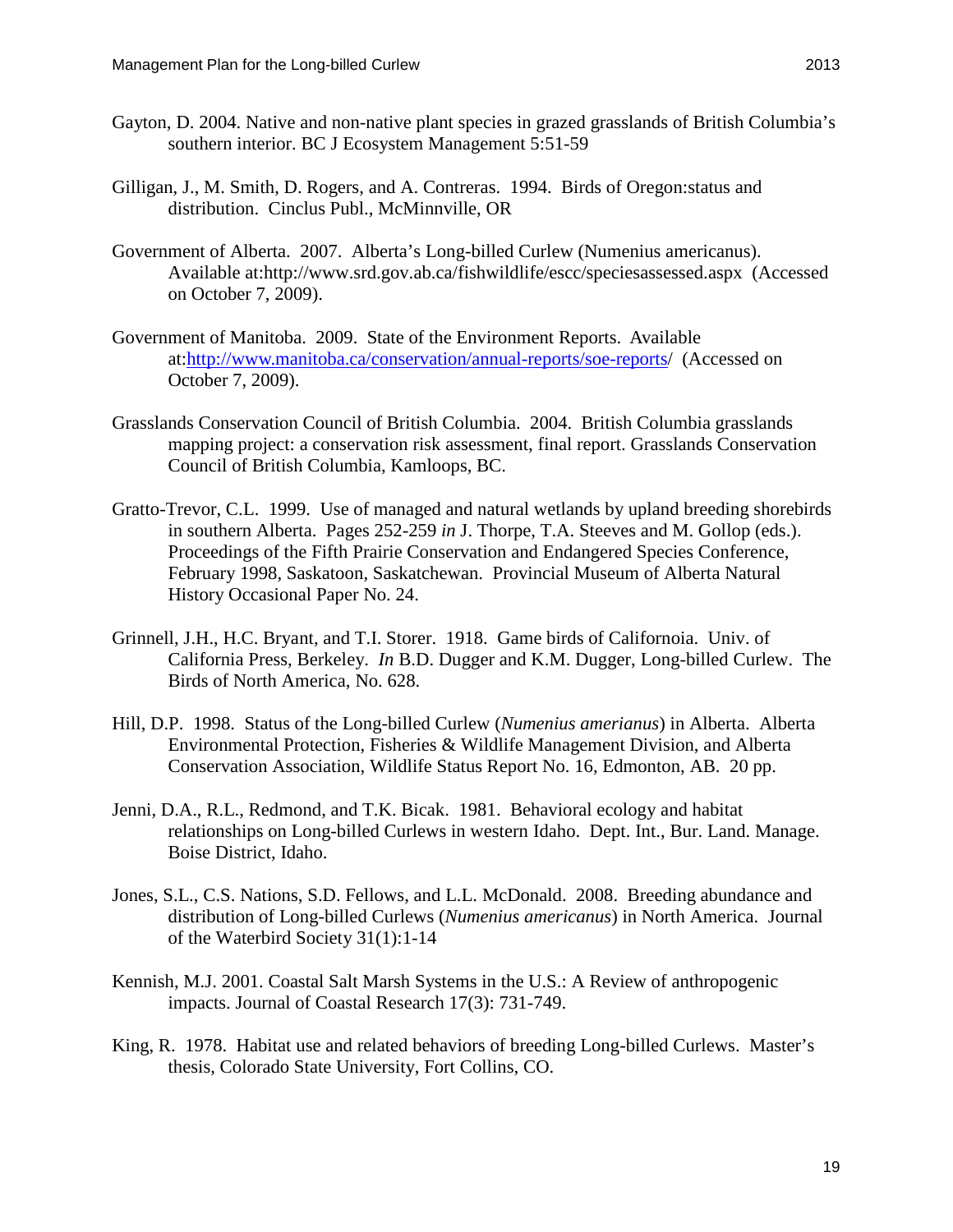- Knapton, R.W., G.L. Holroyd, and H.E. Trefry. 2005. Vertebrate species at risk at Onefour Research Sub-station, Alberta. CWS Tech. Rep Series No. 446.
- Kuehl, A.K., and Clark, W.R. 2002. Activity related to landscape features in northern Iowa. The Journal of Wildlife Management 66(4): 1224-1234.
- Lea, T. 2008. Historical (pre-settlement) ecosystems of the Okanagan Valley and Lower Similkameen Valley of British Columbia – pre-European contact to the present. Davidsonia 19:3-36.
- Mader, H.J. 1984. Animal habitat isolation by roads and agricultural fields. Biological Conservation 29: 81-96.
- Maher, W.J. 1973. Birds: I. Population dynamics. Canadian Component of the International Biological Programme, Matador Project Technical Report Number 34, Saskatoon, SK.
- McLay, A.S. and Cole, D.E. 1995. Biological control of leafy spurge in Alberta: progress and prospects. AECV95-R2. Alberta Environmental Centre, Vegreville,AB.
- Morrison, R.I.G., R.K. Ross, and S. Torres M. 1992. Aerial surveys of nearctic shorebirds wintering in Mexico:some preliminary results. Canadian Wildlife Service Progress Note No. 201.
- NatureServe Explorer. 2009. An Online Encyclopedia of Life. Available at: [http://natureserve.org/explorer/servlet/NatureServe?](http://natureserve.org/explorer/servlet/NatureServe) (Accessed on October 7, 2009).
- Nernberg, D. and Ingstrup, D. 2005. Prarie conservation in Canada: the Prairie Conservation Action Plan experience. USDA Forest Service Gen. Tech. Rept. PSW-GTR-191.
- Pambush, G.J. and R.G. Anthony. 1993. Nest success, habitat utilization and nest-site selection of Long-billed Curlews in the Columbia Basin, Oregon. Condor 985:957-967.
- Paulson, D. 1993. Shorebirds of the Pacific Northwest. University of Washington Press, Seattle.
- Prescott, D.R.C. and L. Bilyk. 1996. Avian communities and NAWMP habitat priorities in the southern Prairie biome of Alberta. Alberta NAWMP Centre and Land Stewardship Centre of Canada. NAWMP-026. Edmonton, AB. 43 pp.
- Redmond, R.L. 1984. The behavioral ecology of Long-billed Curlews (*Numenius americanus*) breeding in western Idaho. PhD. Thesis, University of Montana, Missoula, MT.
- Redmond, R.L. 1986. Egg size and laying date of Long-billed Curlews, *Numenius americanus*:implications for female reproductive traits. Oikos 46:330-338.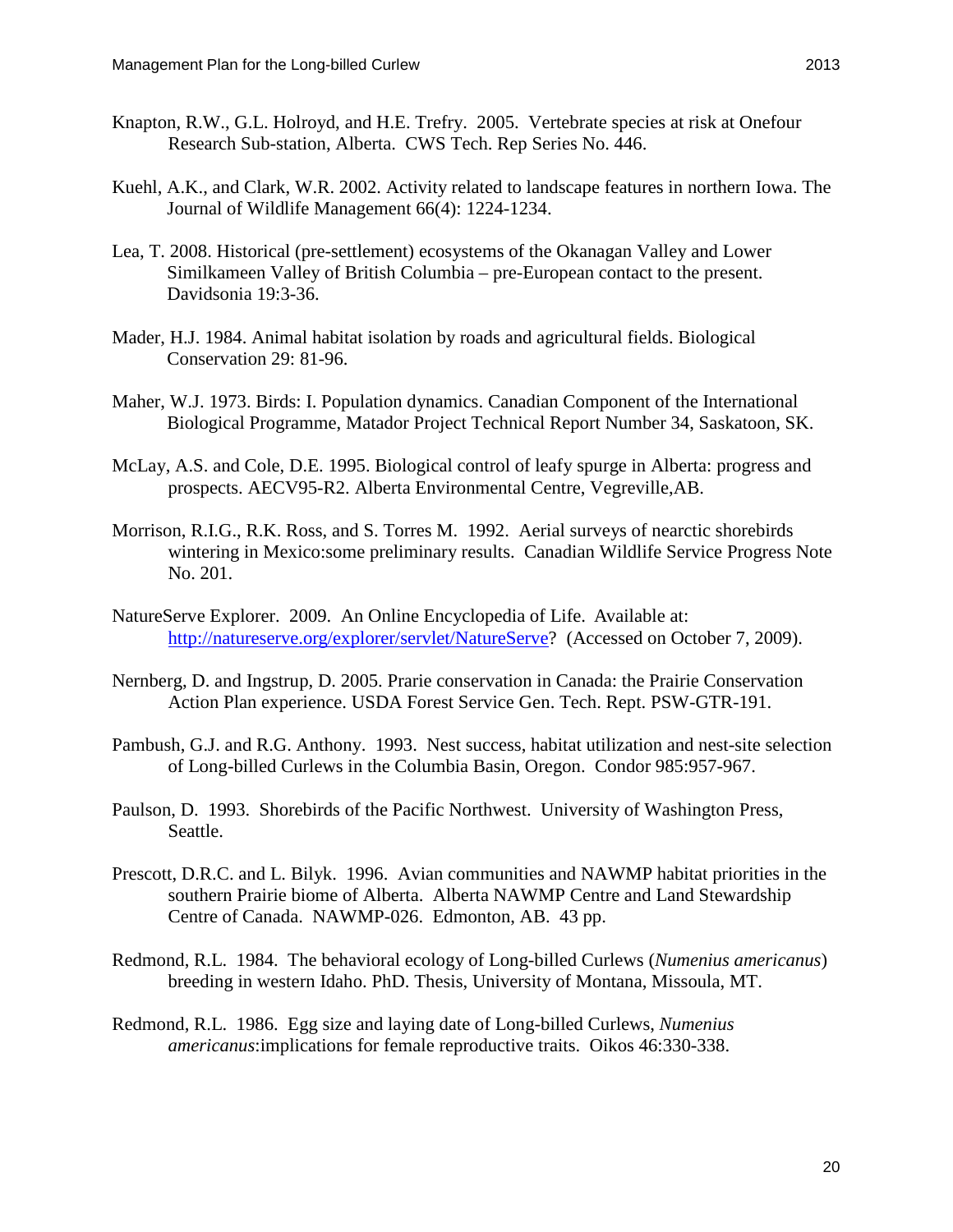- Redmond, R. L., T. K. Bicak, and D. A. Jenni. 1981. An evaluation of breeding season census techniques for Long-billed Curlews (*Numenius americanus*). Studies in Avian Biology 6:197-201.
- Redmond, R.L. and D.A. Jenni. 1982. Natal philopatry and breeding area fidelity of Long-billed Curlews (*Numenius americanus*):patterns and evolutionary consequences. Behav. Ecol. Sociobiol. 10:277-279.
- Redmond, R.L. and D.A. Jenni. 1986. Population ecology of the Long-billed Curlew (*Numenius americanus*) in western Idaho. The Auk 103:755-767.
- Renaud, W.E. 1980. Long-billed Curlew in Saskatchewan: status and distribution. Blue Jay 38:221-237.
- Samson, F.B., Knopf, F.L., and Ostlie, W.R. 2004. Great Plains ecosystems: past, present and future. Wildl. Soc. Bull. 32: 6-15.
- Sauer, J.R., Hines, J.E., Fallon, J.E., Pardieck, K.L., Ziolkowski, D.J., and Link, W.A. 2011. The North American Breeding Bird Survey, results and analysis 1966-2009, version 3.23.2011. United States Geological Survey, Patuxent Wildlife Research Center, Laurel, MD.
- Saunders, E.J. 2001. Population estimate and habitat associations of the Long-billed Curlew (*Numenius americanus*) in Alberta. Alberta Sustainable Resource Development, Fish and Wildlife Division. Alberta Species at Risk Report No. 25. Lethbridge, AB. 58 pp.
- Selleck, G.W., Coupland, R.T., and Frankton, C. 1962. Leafy spurge in Saskatchewan. Ecol. Monogr. 32: 1-29.
- Smith, A.R. 1996. Atlas of Saskatchewan birds. Saskatchewan Nahtural History Society, Special Publication No. 22, Regina, Saskatchewan, Canada, p.147.
- Stevenson, H.M. and B.H. Anderson. 1994. The birdlife of Florida. University of Florida Press, Gainsville.
- Stiles, F.G. and S.M. Smith. 1980. Notes on bird distribution on Costa Rica. Brenesia 17:137-156.
- Stiles, F.G. and A.F. Skutch. 1989. A guide to the birds of Costa Rica. Cornell University Press, Ithaca, NY.
- Strang, R.M. and J.V. Parminter 1980. Conifer encroachment on the Chilcotin grasslands in British Columbia. Forest Chronicles 56(1):13-18.
- Taft, O.W., and Haig, S.M. 2003. Hostorical wetlands in Oregon's Willamette Valley: Implications for restoration of winter Waterbird habitat. Wetlands 23(1): 51-64.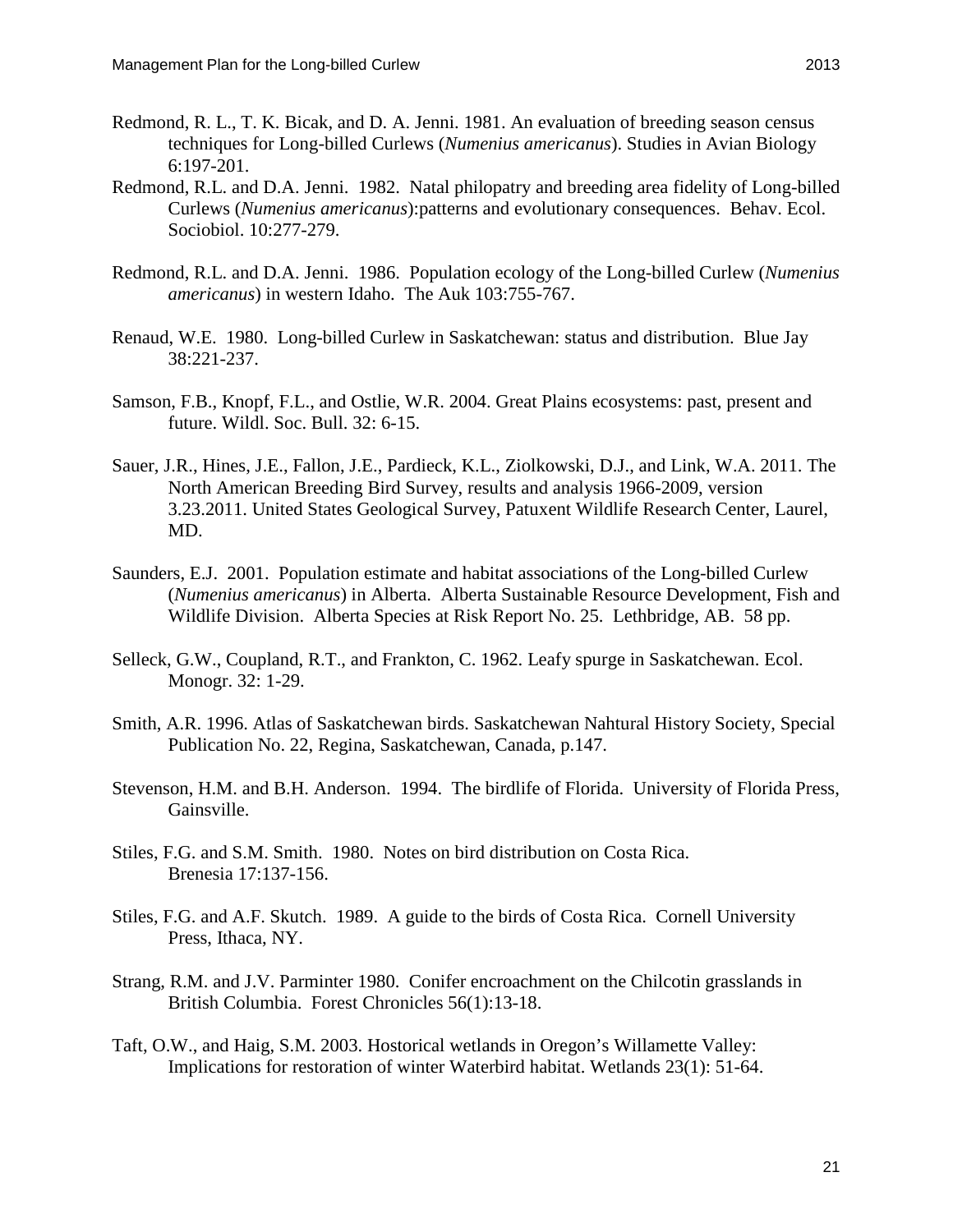- Turner, J.S. and Krannitz, P.G. 2001. Conifer density increases in semi-desert habitats of British Columbia in the absence of fire. Northwest Sci. 75: 176-182.
- Watmough, M.D. and M.J. Schmoll. 2007. Environment Canada's Prairie and Northern Region Habitat Monitoring Program Phase II. Recent habitat trends in the Prairie Habitat Joint Venture. Technical Report Number 493. Environment Canada, Canadian Wildlife Service, Edmonton, Alberta Canada.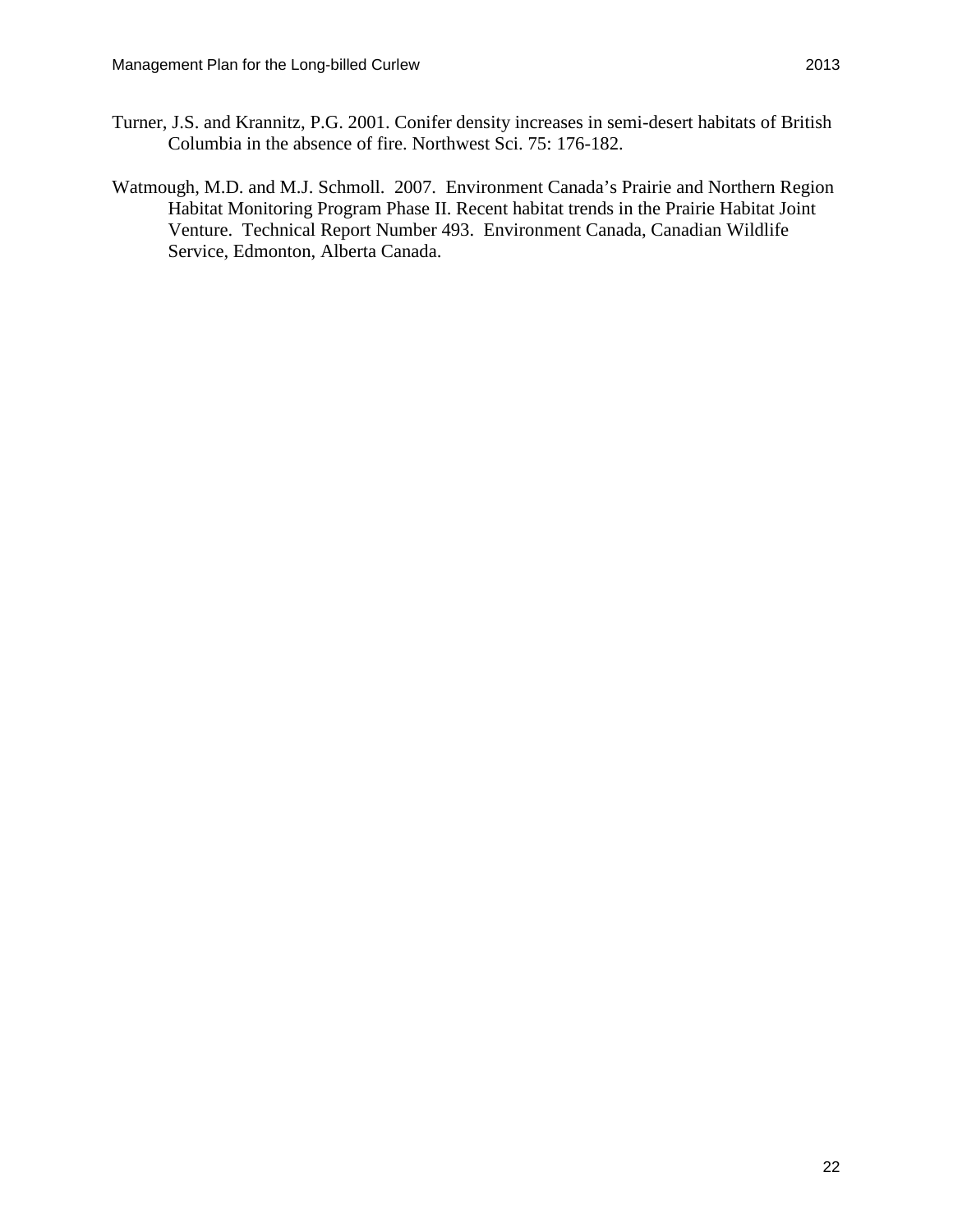## <span id="page-27-0"></span>**APPENDIX A: EFFECTS ON THE ENVIRONMENT AND OTHER SPECIES**

A strategic environmental assessment (SEA) is conducted on all SARA recovery planning documents, in accordance with the *Cabinet Directive on the Environmental Assessment of Policy, Plan and Program Proposals*. The purpose of a SEA is to incorporate environmental considerations into the development of public policies, plans, and program proposals to support environmentally sound decision-making.

Recovery planning is intended to benefit species at risk and biodiversity in general. However, it is recognized that implementation of management plans may inadvertently lead to environmental effects beyond the intended benefits. The planning process based on national guidelines directly incorporates consideration of all environmental effects, with a particular focus on possible impacts upon non-target species or habitats. The results of the SEA are incorporated directly into the action plan itself, but are also summarized below in this statement.

Overall, this management plan should have a positive effect on other grassland species because it discourages conversion of native grasslands to habitats of lower biodiversity, such as intensive cultivation of crops. This management plan encourages maintenance of native grassland habitats, which should have a beneficial effect on grassland ecosystem integrity, and should aid species such as the threatened Sprague's Pipit (*Anthus spragueii*) whose preferred habitat also consists mainly of native prairie. Several species that are of conservation concern locally or regionally share similar habitat needs to Long-billed Curlew and thus will directly benefit from the actions in this plan. These species include Ferruginous Hawk, McCown's Longspur, Chestnut-collared Longspur (*C. ornatus*), Swift Fox (*Vulpes velox*), Burrowing Owl (*Athene cunicularia*), Lewis's Woodpecker (*Melanerpes lewis*) and American Badger (*Taxidea taxus*). Conservation measures for Long-billed Curlews are not known to have any specific adverse effects on any other species.